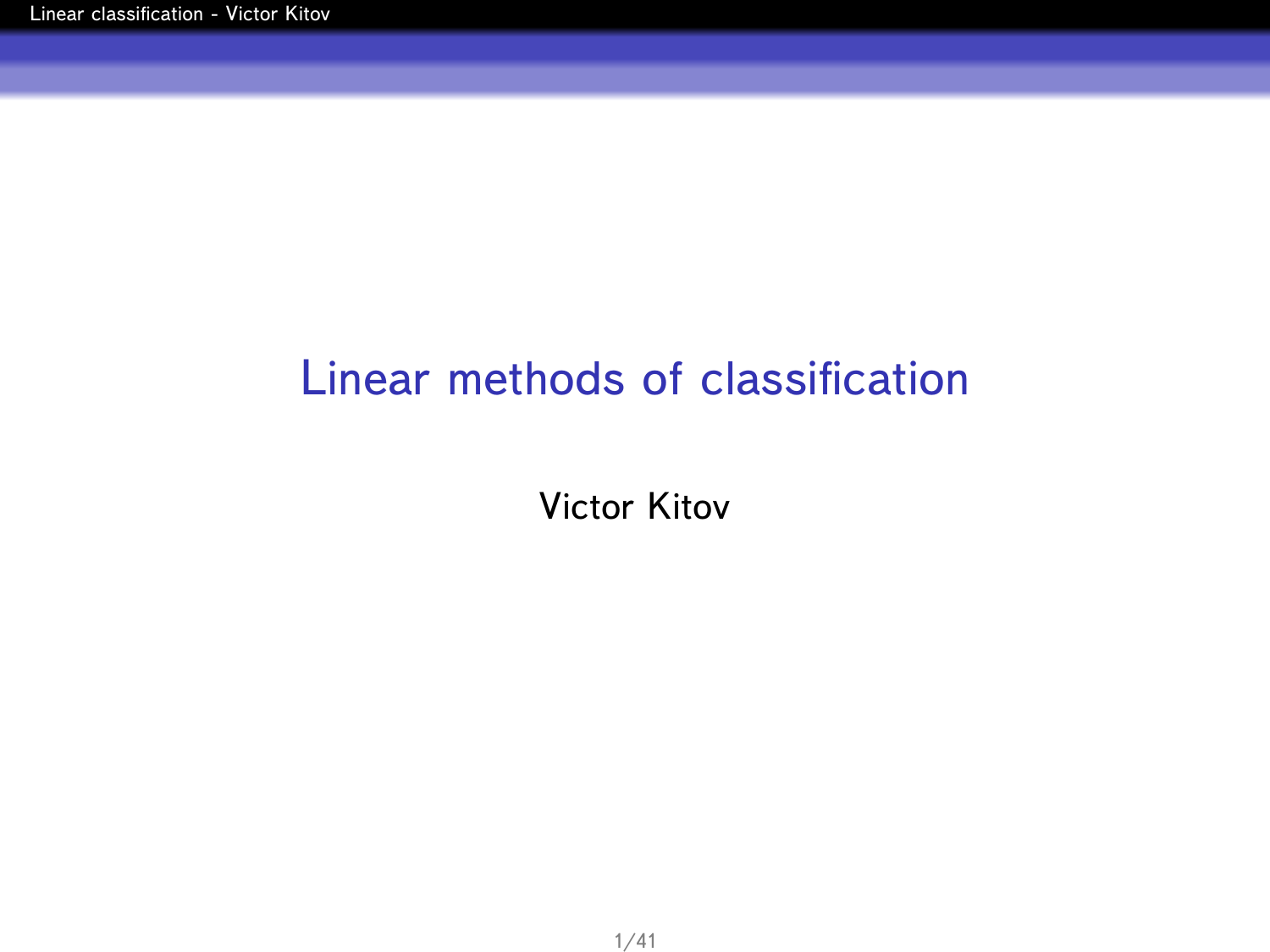<span id="page-1-0"></span>[Geometric foundations of linear classification](#page-1-0)

## Table of contents

### 1 [Geometric foundations of linear classification](#page-1-0)

- **[Estimation of error rate from above](#page-13-0)**
- 3 [Stochastic gradient descend](#page-18-0)
- **[Regularization](#page-27-0)**
- 5 [Connection with probabilistic methods](#page-33-0)
- 6 [Logistic regression](#page-37-0)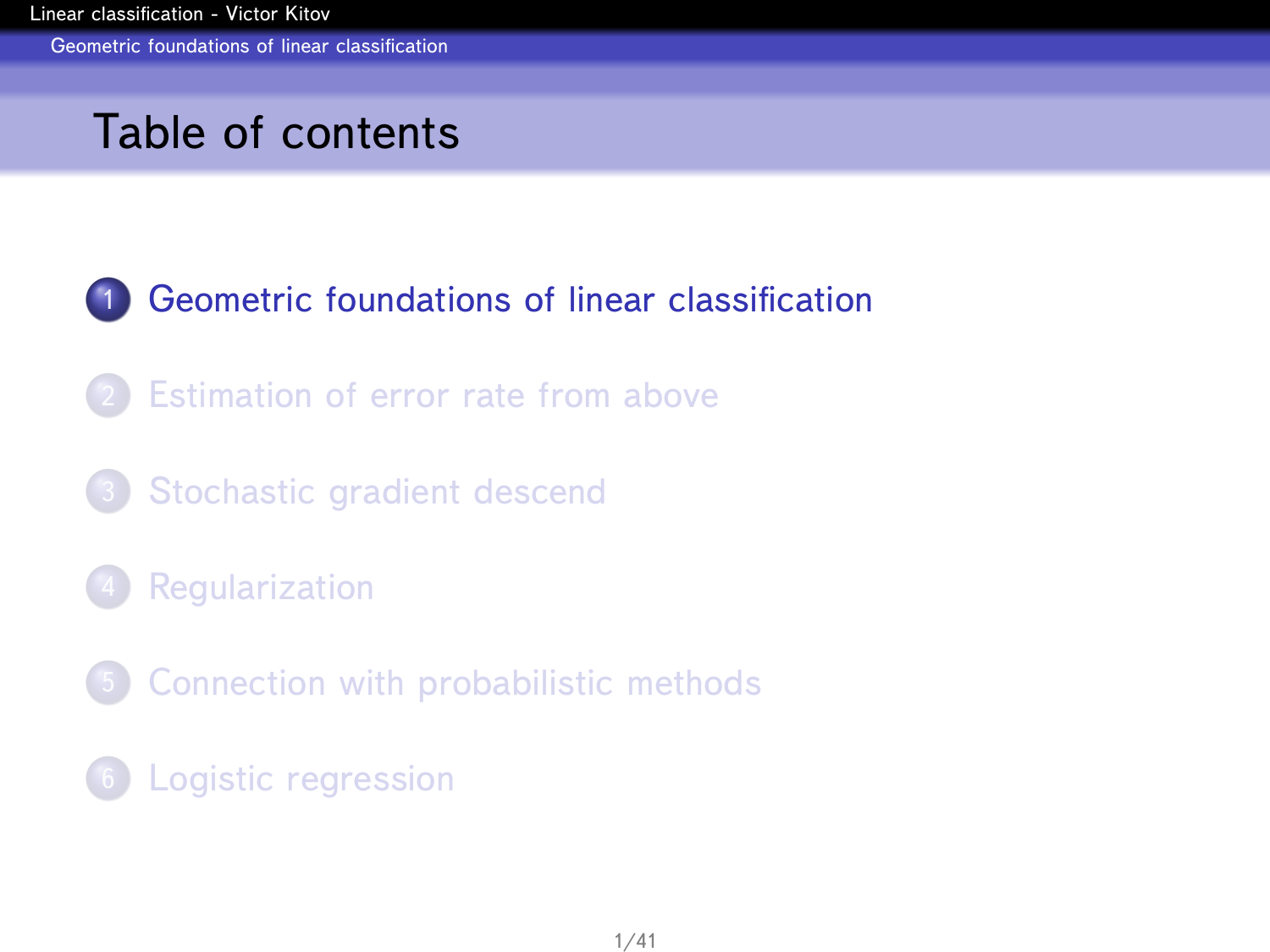<span id="page-2-0"></span>[Geometric foundations of linear classification](#page-2-0)

## Linear discriminant functions

- Classification of two classes  $\omega_1$  and  $\omega_2$ .
- **Linear discriminant function:**

$$
g(x) = w^T x + w_0
$$

**o** Decision rule:

$$
x\rightarrow \begin{cases}\omega_1,& g(x)\geq 0\\ \omega_2,& g(x)<0\end{cases}
$$

• Decision boundary  $B = \{x : g(x) = 0\}$  is linear.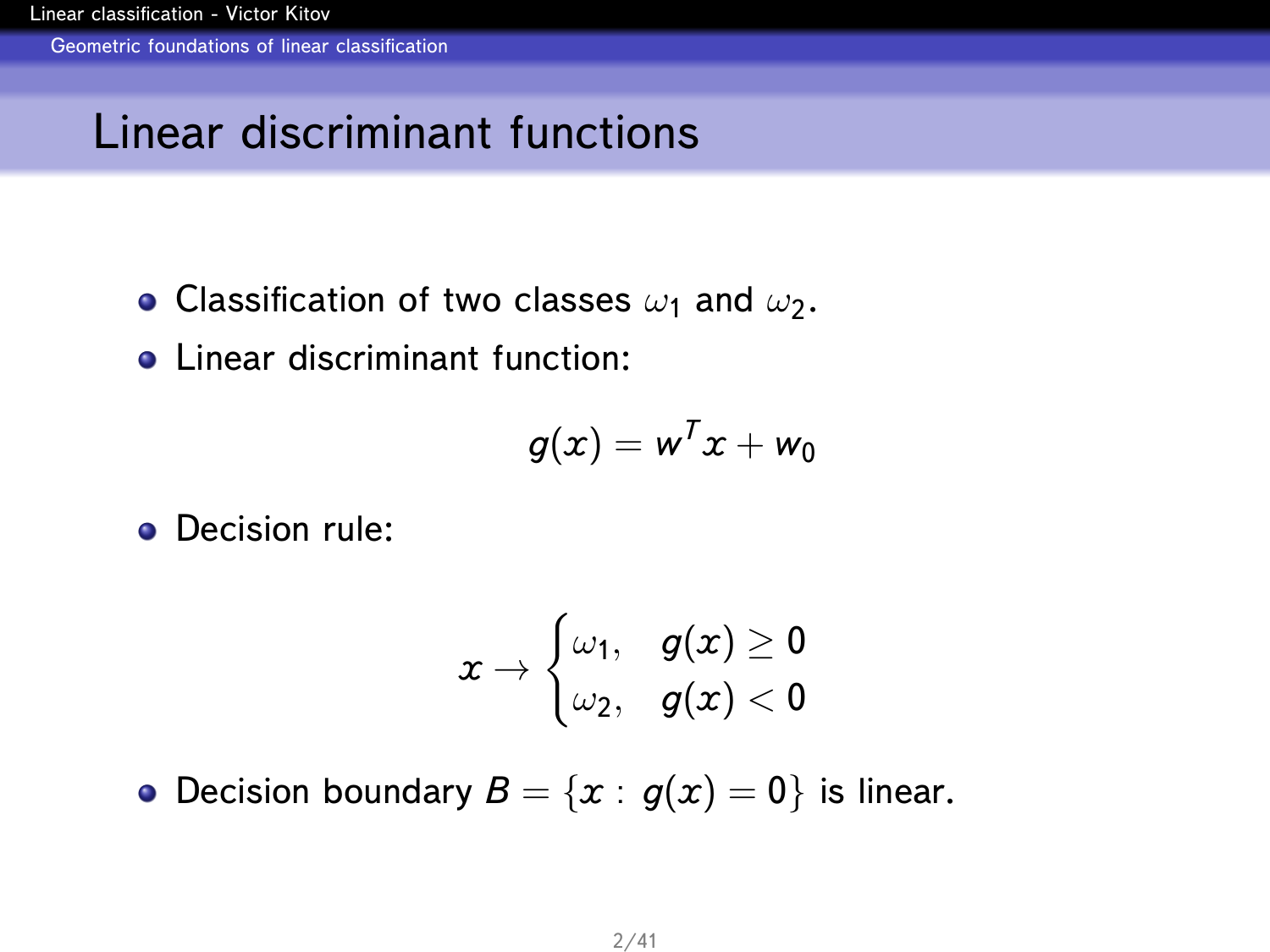<span id="page-3-0"></span>[Geometric foundations of linear classification](#page-3-0)

## Example: decision regions



Linear classification decision regions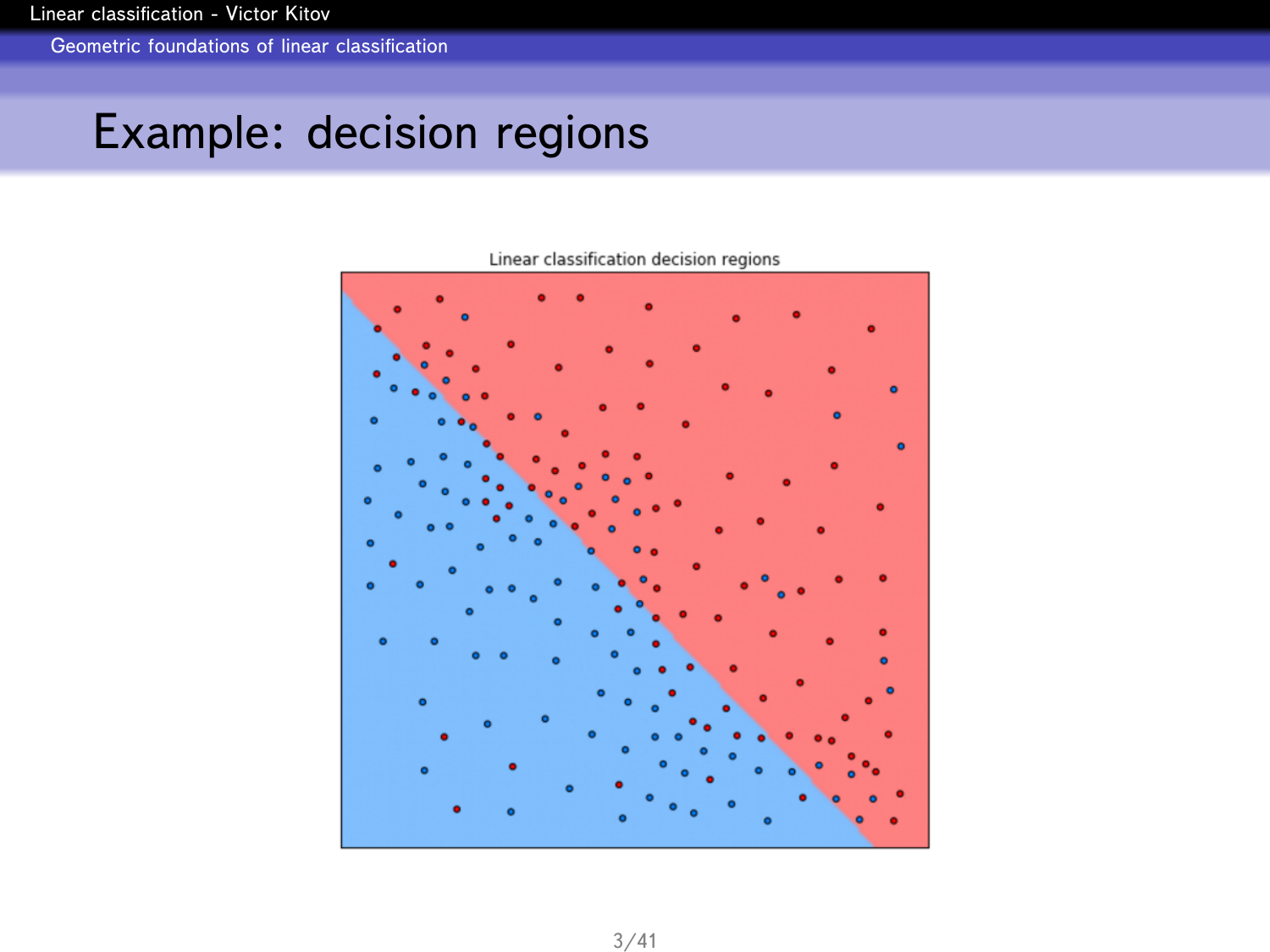<span id="page-4-0"></span>[Geometric foundations of linear classification](#page-4-0)

### Reminder

\n- **0** 
$$
a = [a^1, \ldots a^D]^T
$$
,  $b = [b^1, \ldots b^D]^T$
\n- **0** Scalar product  $\langle a, b \rangle = a^T b = \sum_{d=1}^D a_d b_b$
\n- **0**  $a \perp b$  means that  $\langle a, b \rangle = 0$
\n- **0** Norm  $||a|| = \sqrt{\langle a, a \rangle}$
\n- **0** Distance  $\rho(a, b) = ||a - b|| = \sqrt{\langle a - b, a - b \rangle}$
\n



- $\rho = \langle a, \frac{b}{\|b\|} \rangle$  signed projection
- $|\boldsymbol{\rho}| = \left| \boldsymbol{a}, \frac{\boldsymbol{b}}{\|\boldsymbol{b}\|} \right|$ projection length projection length  $\Big|$ - unsigned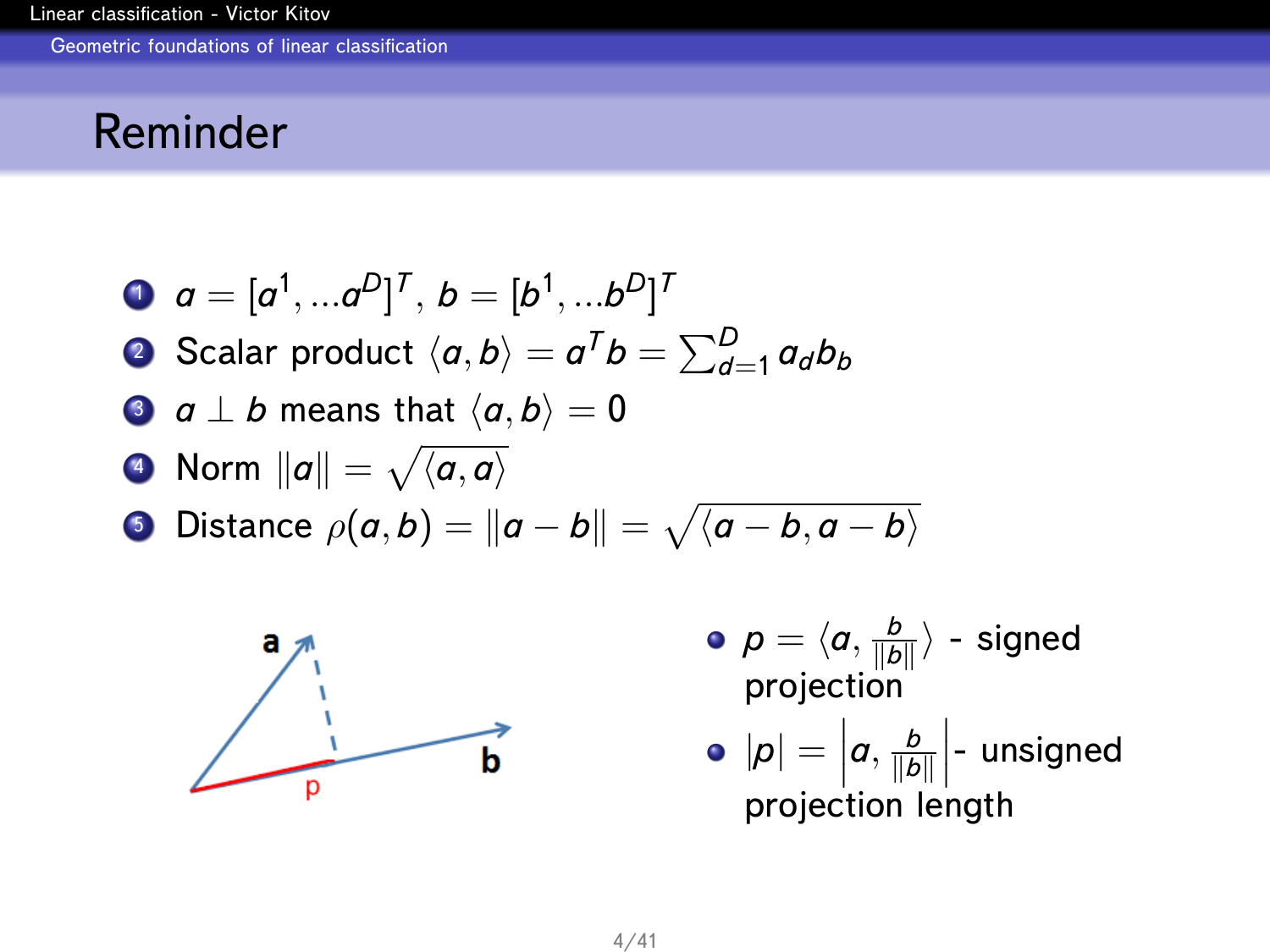<span id="page-5-0"></span>[Geometric foundations of linear classification](#page-5-0)



\n- Consider arbitrary
\n- \n
$$
x_A, x_B \in B \Rightarrow \begin{cases}\n g(x_A) = w^T x_A + w_0 = 0 \\
 g(x_B) = w^T x_B + w_0 = 0\n \end{cases}
$$
\n
\n- so  $w^T (x_A - x_B) = 0$  and  $w \perp B$ .\n
\n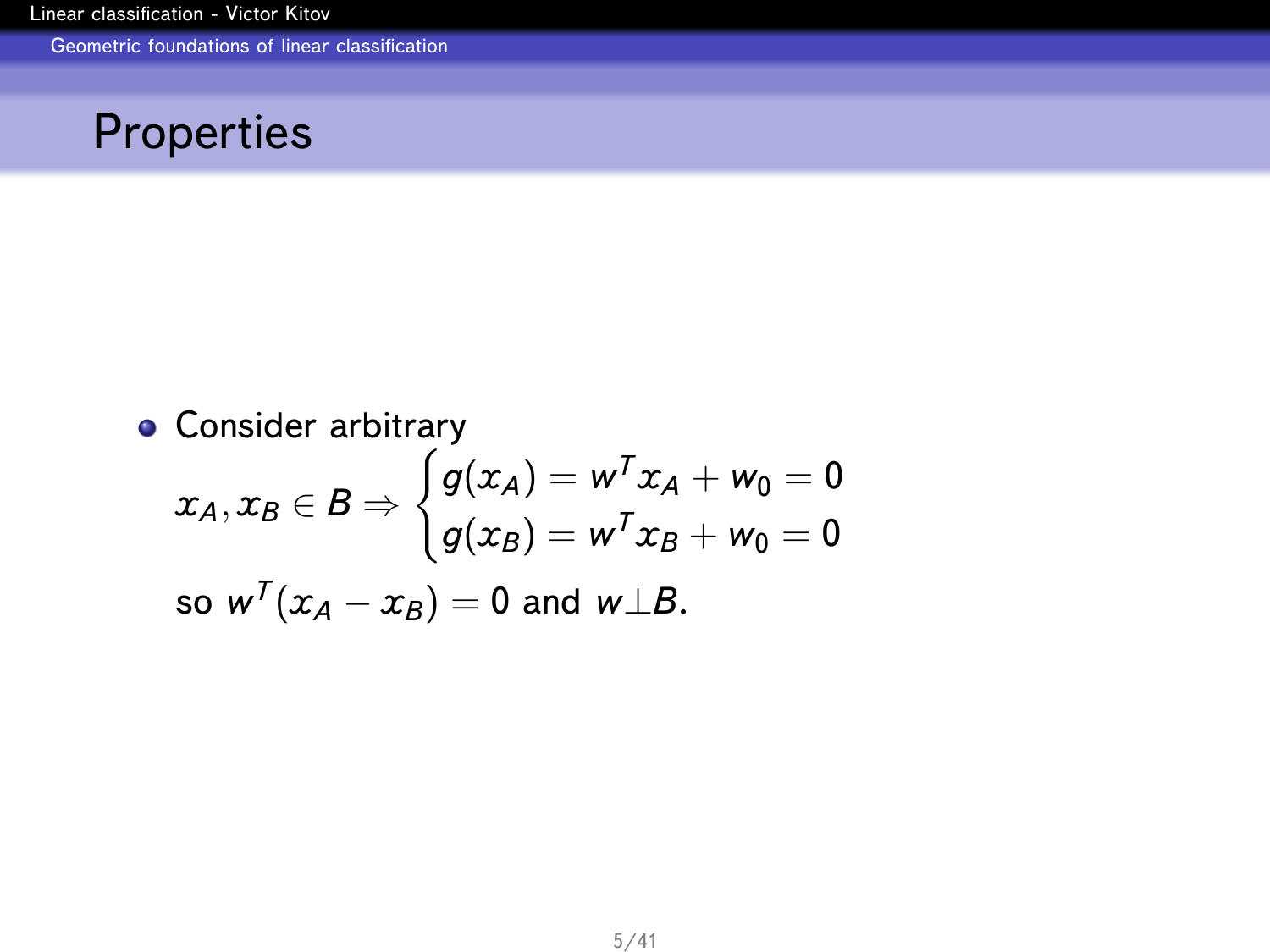<span id="page-6-0"></span>[Geometric foundations of linear classification](#page-6-0)

## Distance form origin

• Distance from the origin to B is equal to absolute value of the projection of  $x \in B$  on  $\frac{w}{\|w\|}$ :

$$
\langle x, \frac{w}{\|w\|}\rangle = \frac{\langle x, w\rangle}{\|w\|} = \{w^T x + w_0 = 0\} = -\frac{w_0}{\|w\|}
$$

So  $\rho(\mathbf{0},B)=\frac{w_0}{\|w\|}$ , and  $w_0$  determines the offset from the origin.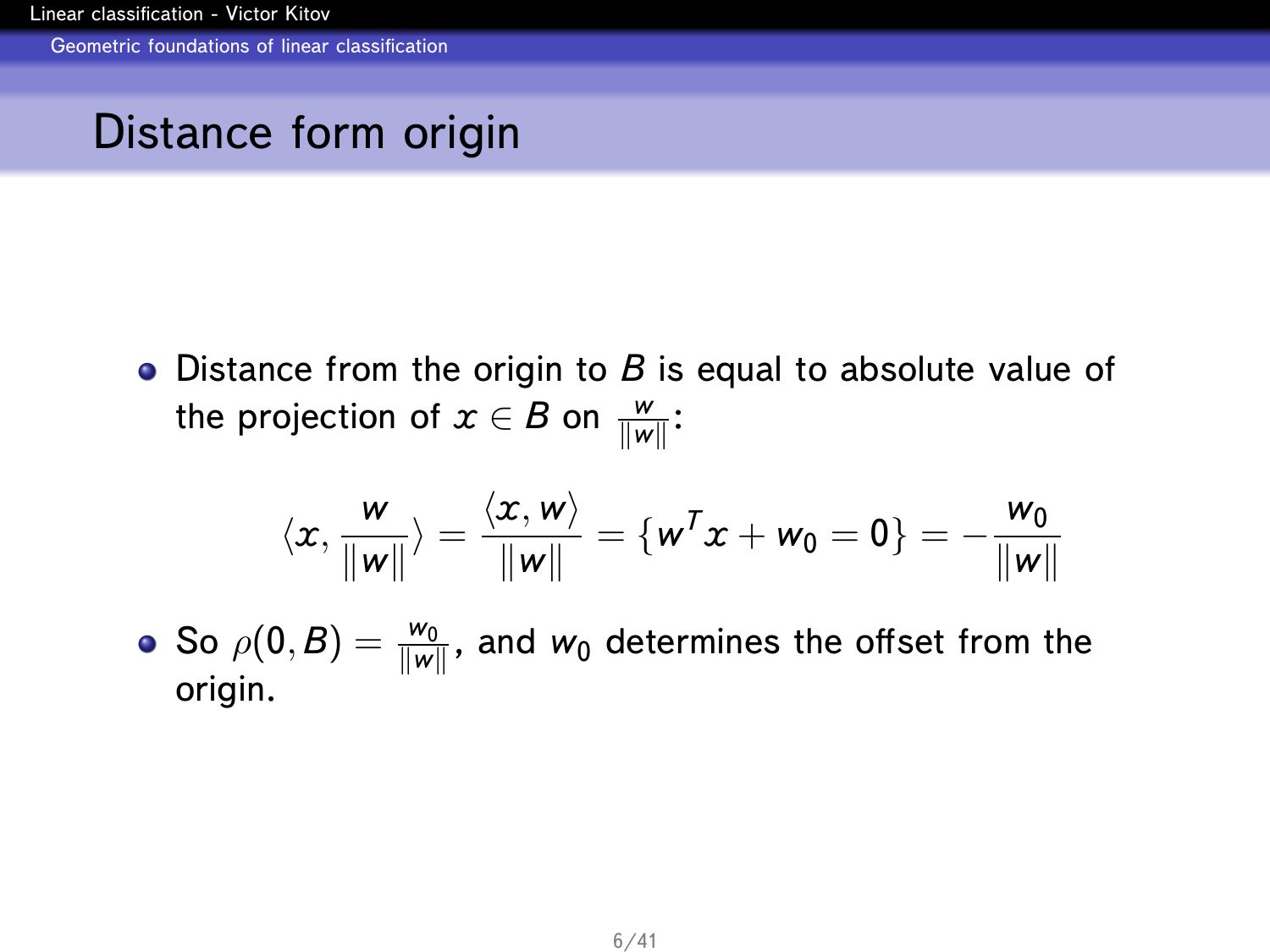<span id="page-7-0"></span>[Geometric foundations of linear classification](#page-7-0)

## Distance from *x* to *B*

Denote  $x_\perp$  - the projection of  $x$  on  $B$ , and  $r = \langle \frac{w}{\|w\|}, x - x_\perp \rangle$  the signed length of the orthogonal complement of  $\hat{x}$  on  $B$ :

$$
x = x_{\perp} + r \frac{w}{\|w\|}
$$

After multiplication by *w* and addition of  $w_0$ :

$$
w^T x + w_0 = w^T x_\perp + w_0 + r \frac{\langle w, w \rangle}{\|w\|}
$$

Using  $w^T x + w_0 = q(x)$  and  $w^T x_1 + w_0 = 0$ , we obtain:

$$
r=\frac{g(x)}{\|w\|}
$$

So from one side of the hyperplane  $r > 0 \Leftrightarrow g(x) > 0$ , and from the other side of the hyperplane  $r < 0 \Leftrightarrow g(x) < 0$ .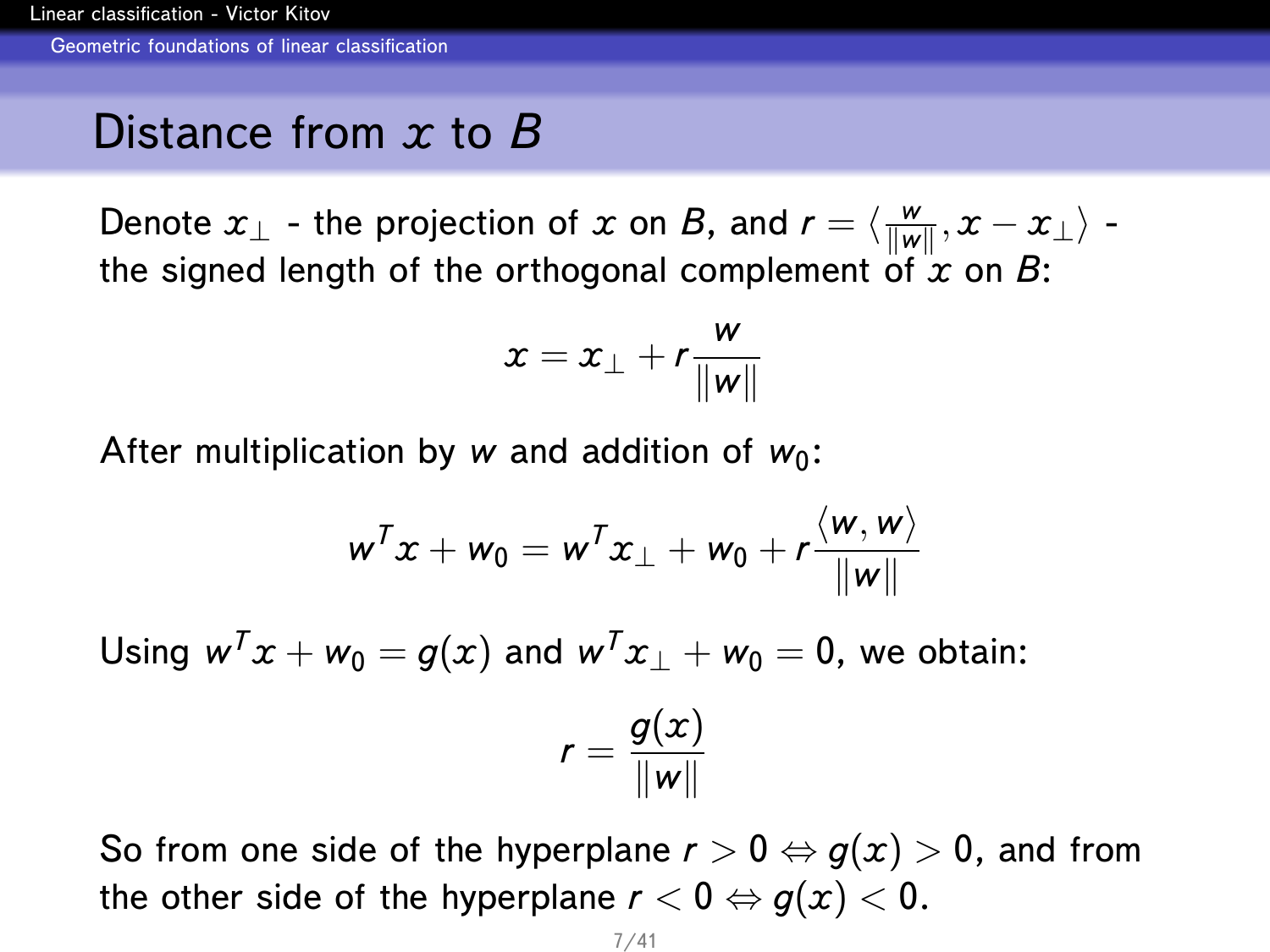<span id="page-8-0"></span>[Geometric foundations of linear classification](#page-8-0)

## Illustration



Linear decision rule:

$$
\widehat{c}(x) = \begin{cases} \omega_1, & g(x) > 0 \\ \omega_2, & g(x) < 0 \end{cases}
$$

Decision boundary:  $g(x) = 0$ , confidence of decision:  $|g(x)|/||w||$ .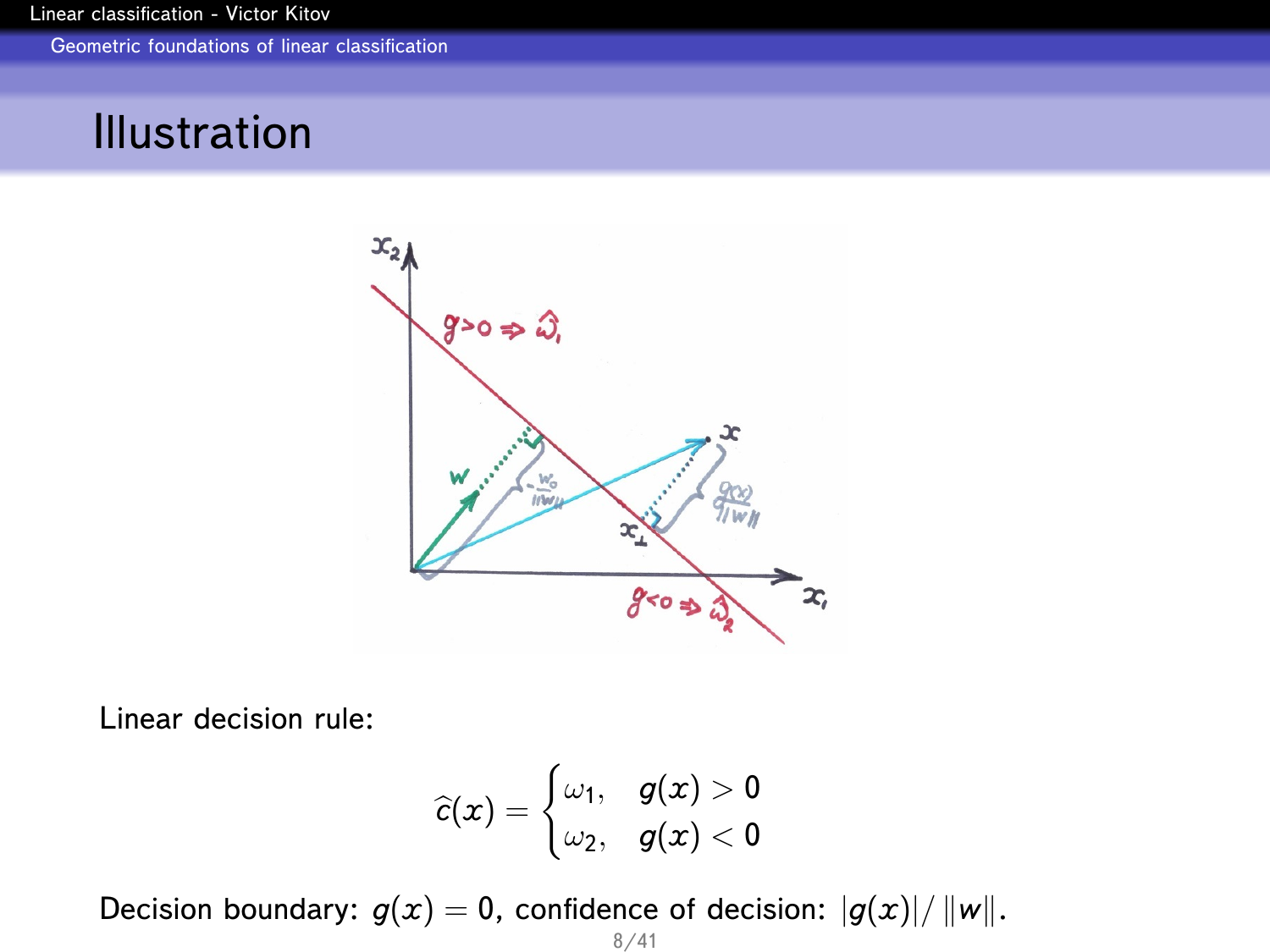<span id="page-9-0"></span>[Geometric foundations of linear classification](#page-9-0)

## Multiple classification

- Popular schemes:
	- **o** one versus all
	- one versus rest
- If only sign is taken into account, they have regions of ambiguity.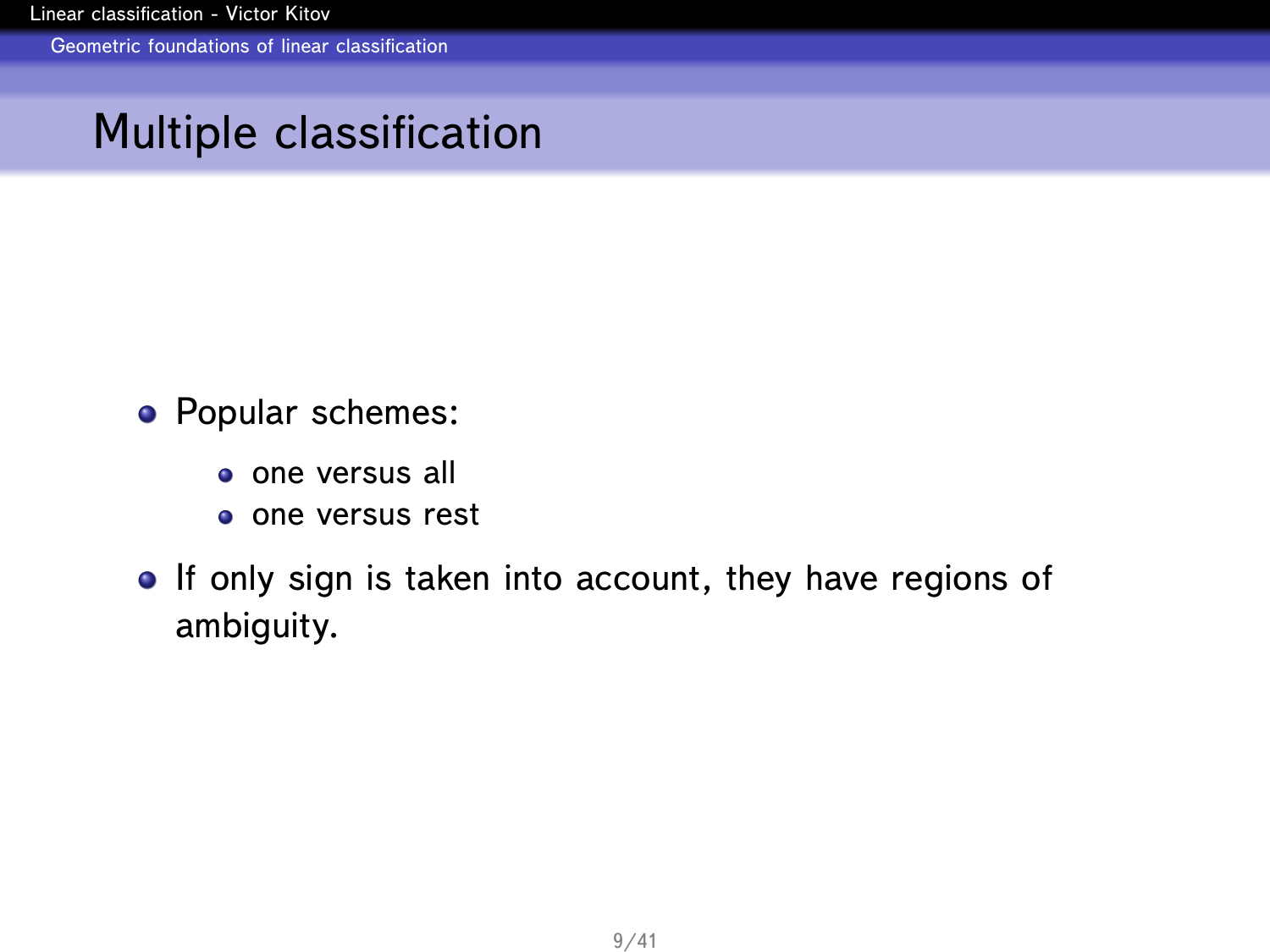<span id="page-10-0"></span>[Geometric foundations of linear classification](#page-10-0)

## One versus all - ambiguity

Classification among three classes:  $\omega_1, \omega_2, \omega_3$ 

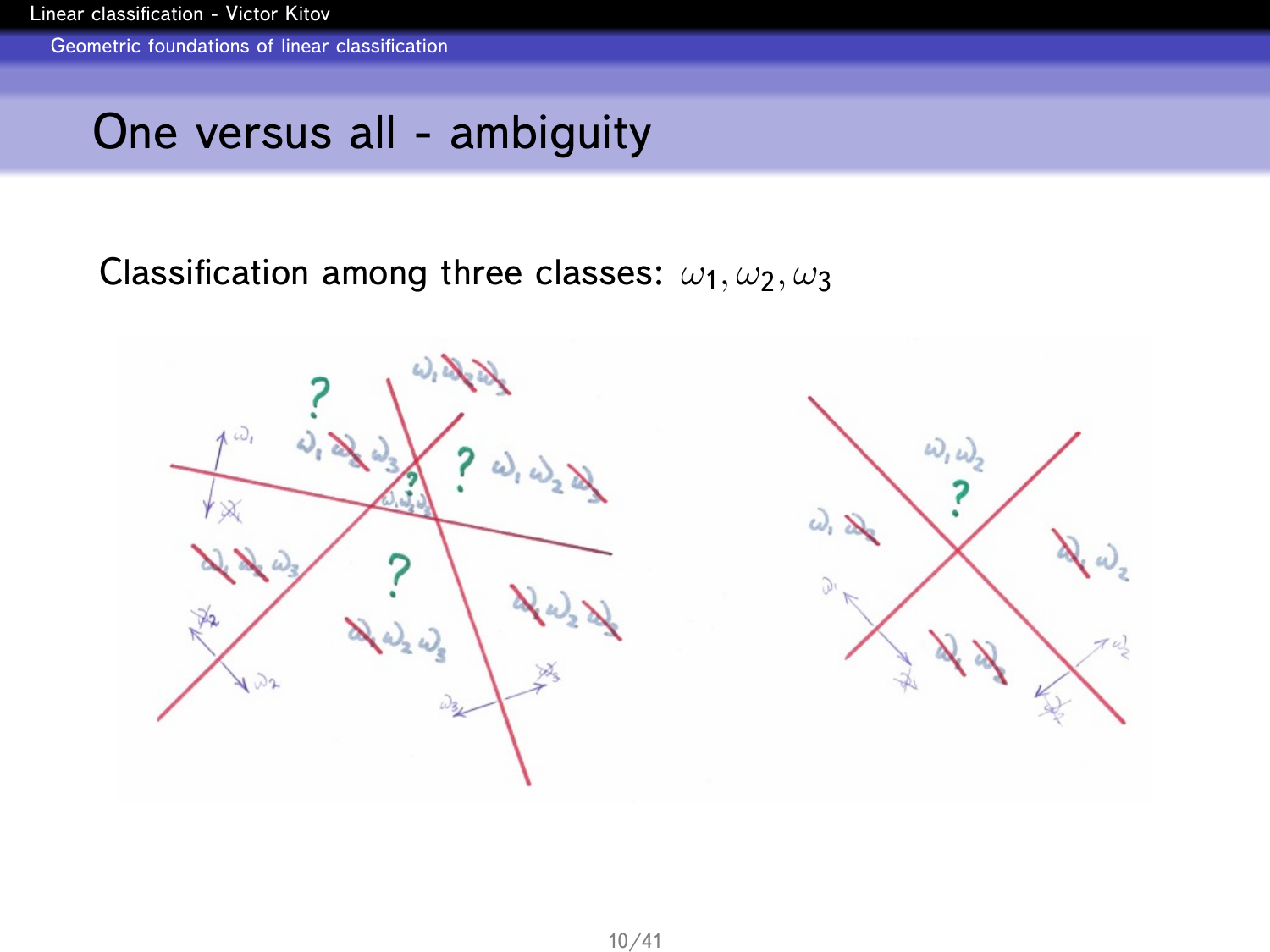<span id="page-11-0"></span>[Geometric foundations of linear classification](#page-11-0)

## One versus one - ambiguity

Classification among three classes:  $\omega_1, \omega_2, \omega_3$ 

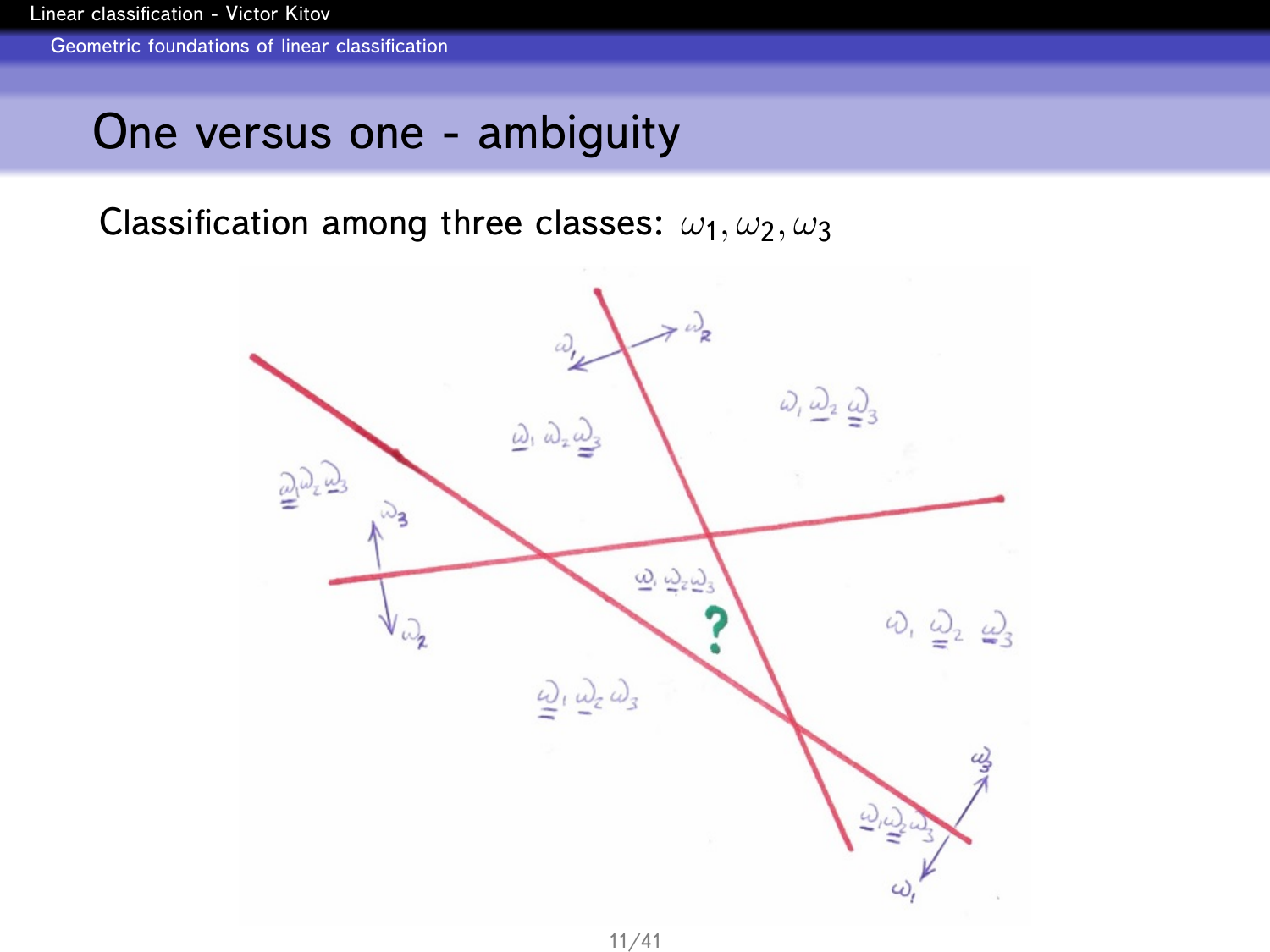<span id="page-12-0"></span>[Geometric foundations of linear classification](#page-12-0)

## Multiple classes classification - solution

- Classification among  $\omega_1, \omega_2, ... \omega_c$ .
- Use C discriminant functions  $g_c(x) = w_c^T x + w_{c0}$
- **•** Decision rule:

$$
\widehat{c}(x) = \arg\max_c g_c(x)
$$

Decision boundary between classes  $\omega_i$  and  $\omega_j$  is linear:

$$
\left(w_i - w_j\right)^T x + \left(w_{i0} - w_{j0}\right) = 0
$$

Decision regions are convex<sup>1</sup>.

 $1$ why? prove that.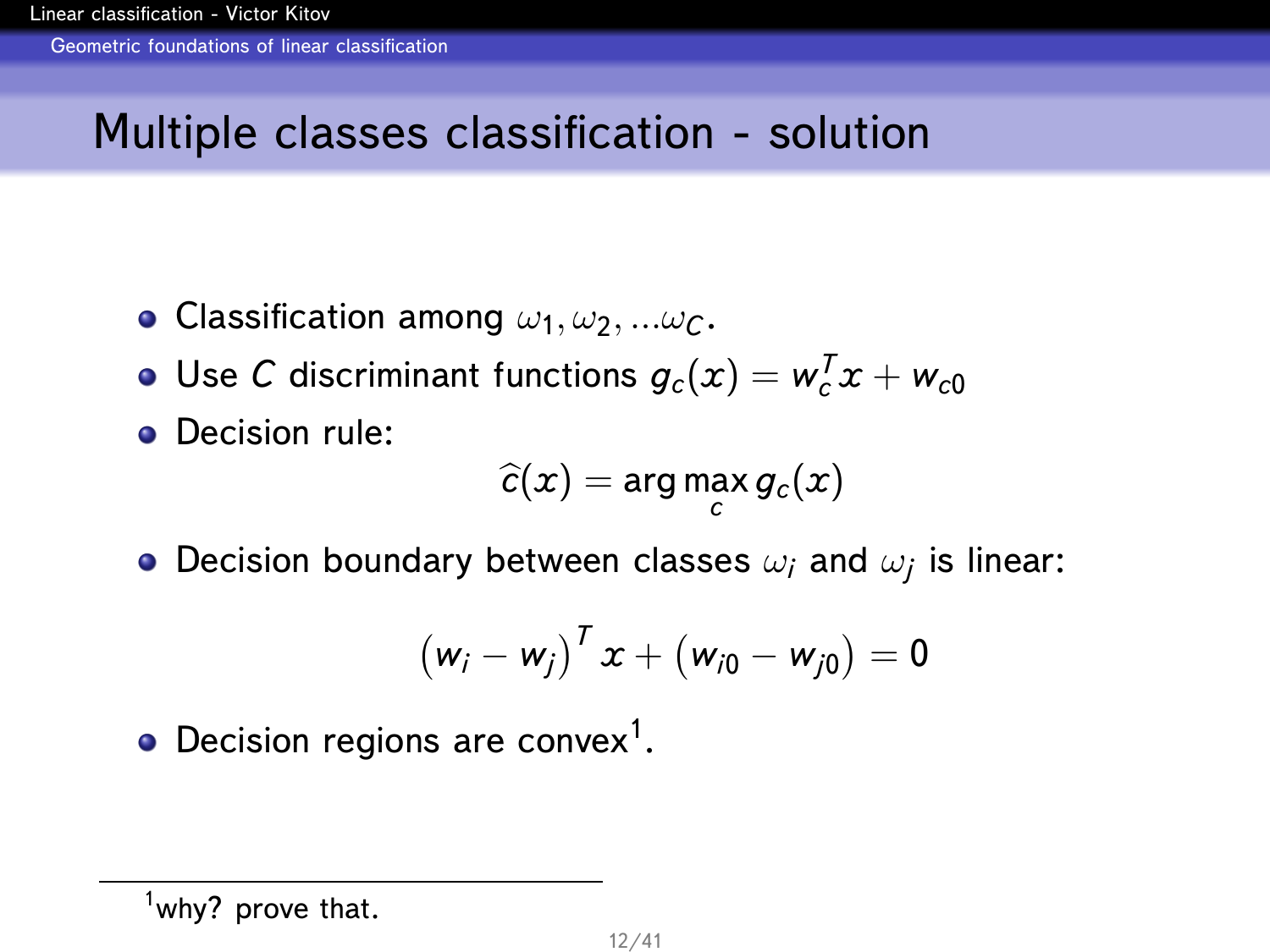<span id="page-13-0"></span>[Estimation of error rate from above](#page-13-0)

## Table of contents

- 1 [Geometric foundations of linear classification](#page-1-0)
- 2 [Estimation of error rate from above](#page-13-0)
- 3 [Stochastic gradient descend](#page-18-0)
- **[Regularization](#page-27-0)**
- 5 [Connection with probabilistic methods](#page-33-0)
- 6 [Logistic regression](#page-37-0)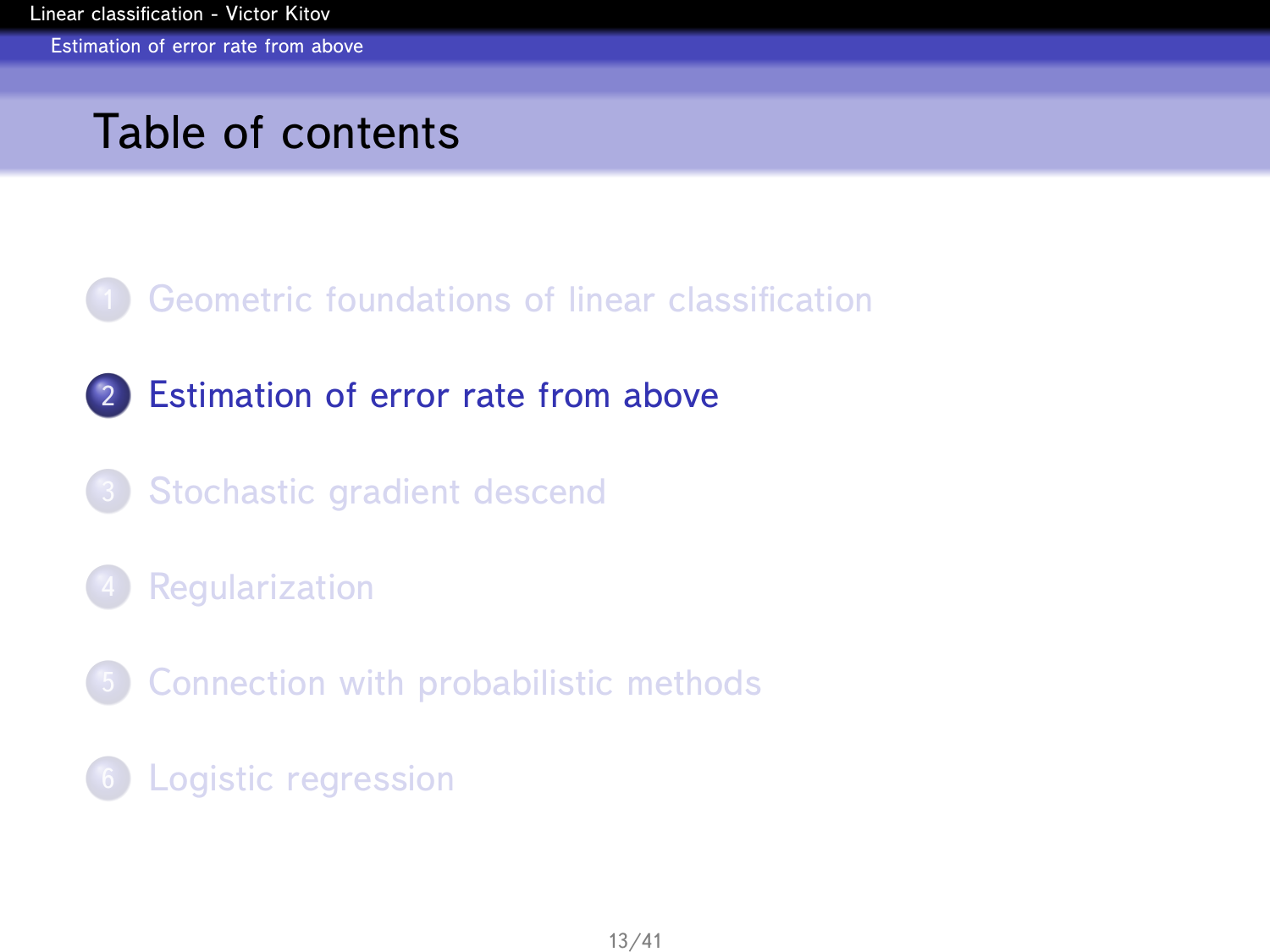<span id="page-14-0"></span>[Estimation of error rate from above](#page-14-0)

## Linear discriminant functions

- Consider binary classification of classes  $\omega_1$  and  $\omega_2$ .
- Denote classes  $\omega_1$  and  $\omega_2$  with  $y = +1$  and  $y = -1$ .
- Linear discriminant function:  $g(x) = w^T x + w_0$ ,

$$
\widehat{\omega} = \begin{cases} \omega_1, & g(x) \geq 0 \\ \omega_2, & g(x) < 0 \end{cases}
$$

- Decision rule:  $y =$  sign  $q(x)$ .
- Define constant feature  $x_0 \equiv 1$ , then  $g(x) = w^T x = \langle w, x \rangle$ for  $w = [w_0, w_1, ... w_D]^T$ .
- Define the margin  $M(x, y) = q(x)y$ 
	- $M(x, y) \ge 0 \iff$  object *x* is correctly classified as *y*
	- $|\mathcal{M}(x, y)|$  confidence of decision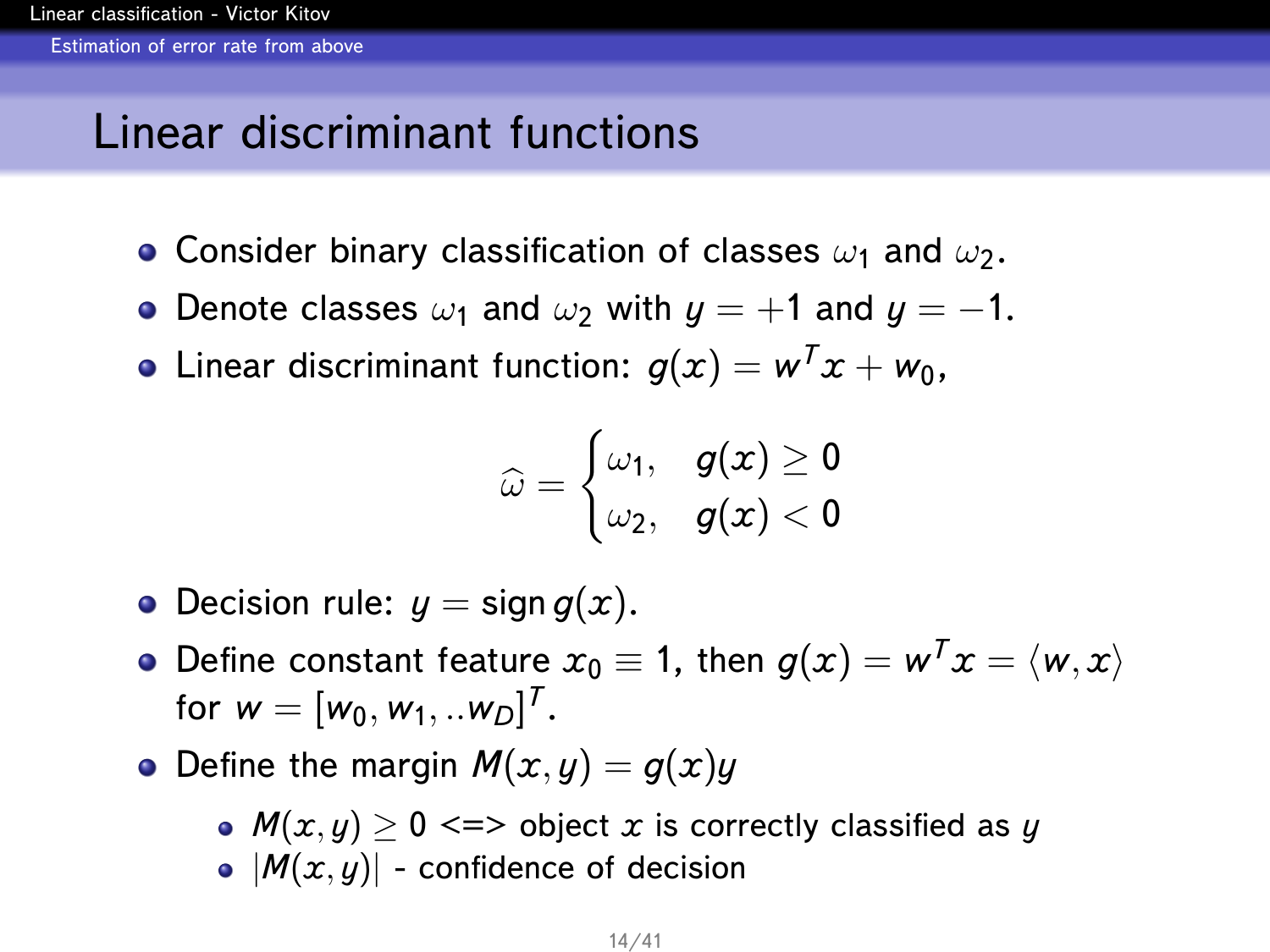<span id="page-15-0"></span>[Estimation of error rate from above](#page-15-0)

## Weights selection

Target: minimization of the number of misclassifications *Q*:

$$
Q(w|X) = \sum_{n} \mathbb{I}[M(x_n, y_n|w) < 0] \to \min_{w}
$$

Problem: standard optimization methods are inapplicable, because  $Q(w, X)$  is discontinuous.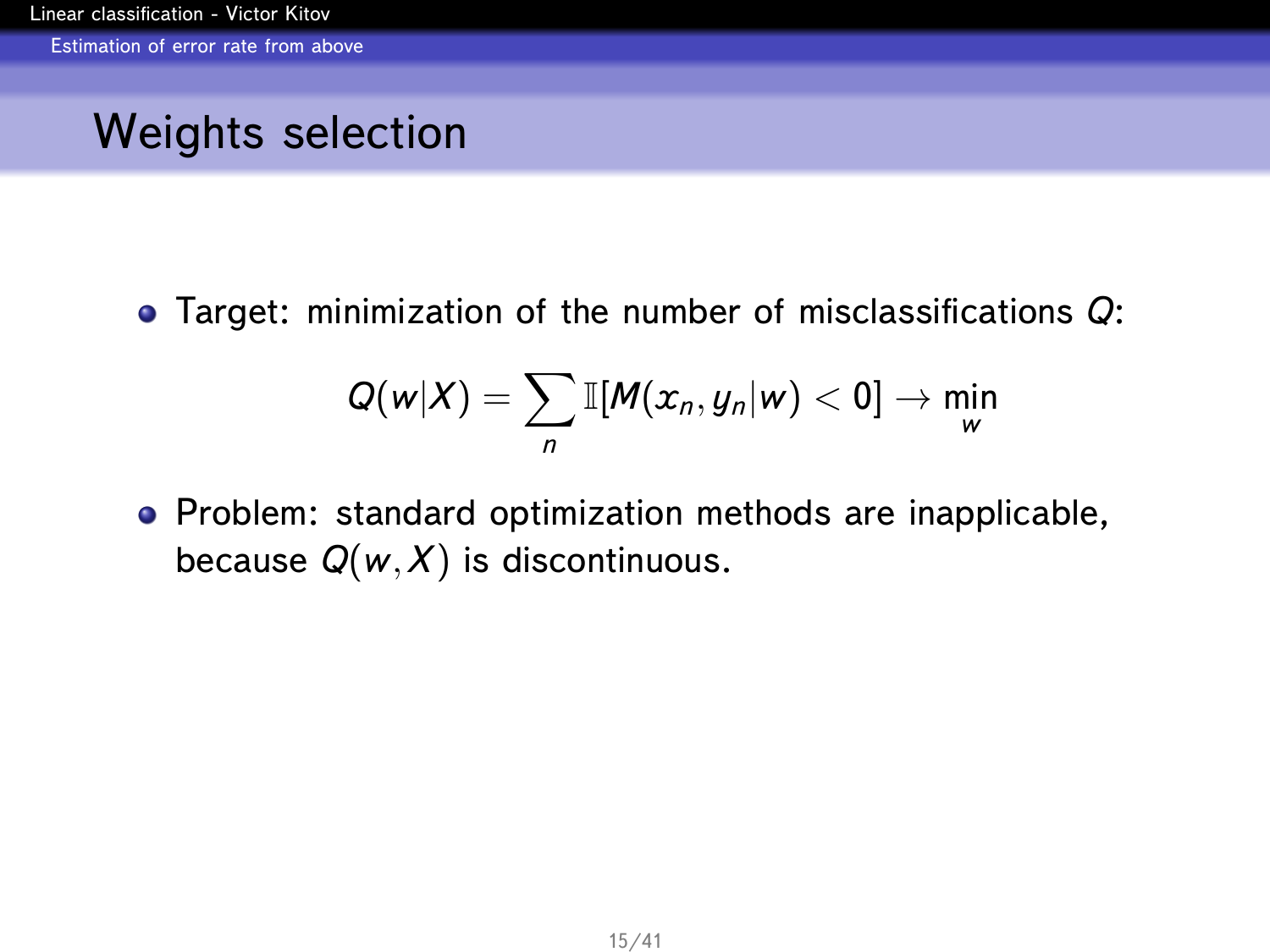<span id="page-16-0"></span>[Estimation of error rate from above](#page-16-0)

## Weights selection

Target: minimization of the number of misclassifications *Q*:

$$
Q(w|X) = \sum_{n} \mathbb{I}[M(x_n, y_n|w) < 0] \to \min_{w}
$$

- Problem: standard optimization methods are inapplicable, because  $Q(w, X)$  is discontinuous.
- Idea: approximate loss function with smooth function  $\mathcal{L}$ :

$$
\mathbb{I}[M(x_n,y_n|w)<0]\leq \mathcal{L}(M(x_n,y_n|w))
$$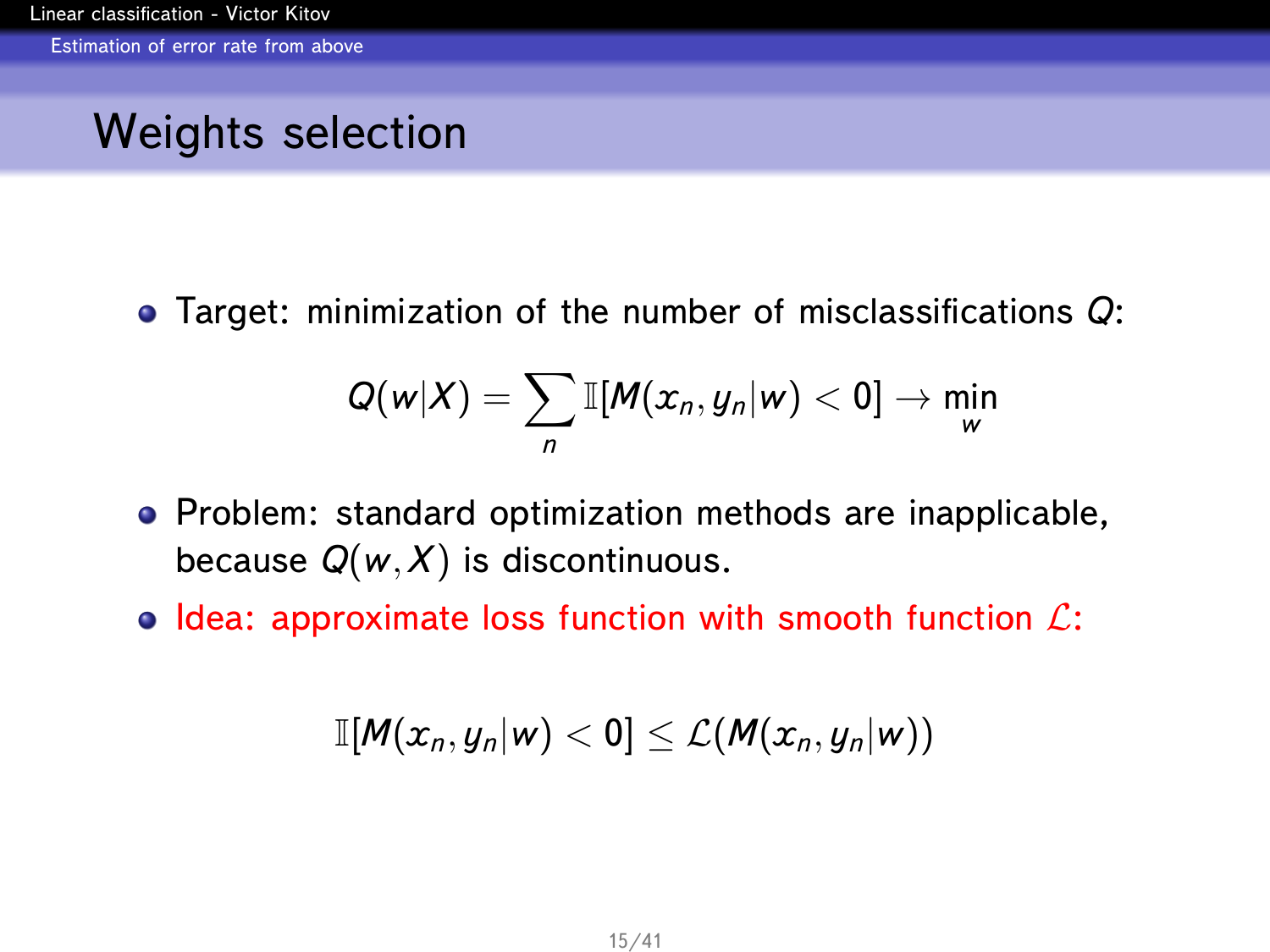<span id="page-17-0"></span>[Estimation of error rate from above](#page-17-0)

## Approximation of the target criteria

We obtain the upper boundary on the empirical risk:

$$
Q(w|X) = \sum_{n} \mathbb{I}[M(x_n, y_n|w) < 0]
$$
\n
$$
\leq \sum_{n} \mathcal{L}(M(x_n, y_n|w)) = F(w)
$$



16/41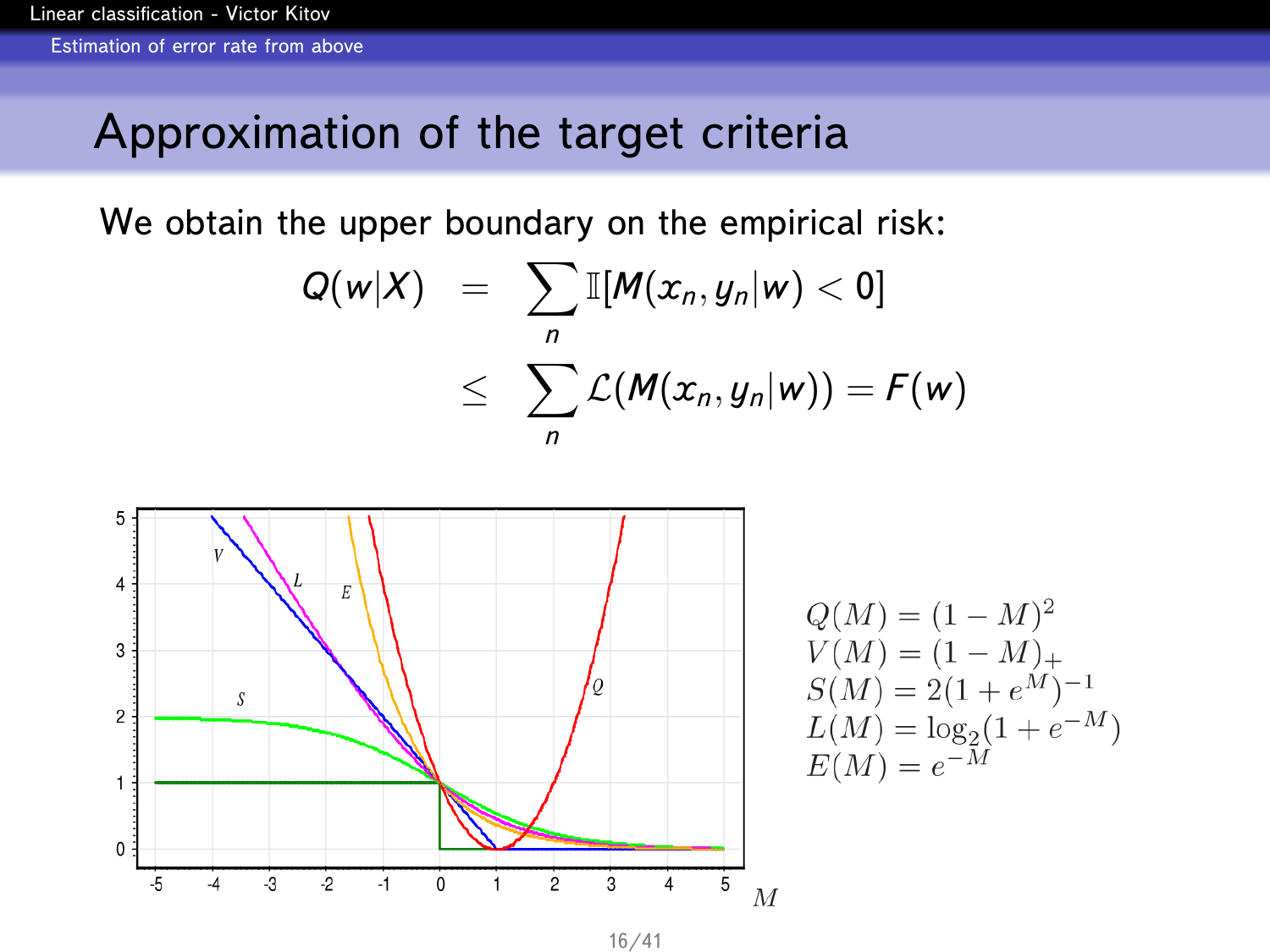## <span id="page-18-0"></span>Table of contents

- 1 [Geometric foundations of linear classification](#page-1-0)
- **[Estimation of error rate from above](#page-13-0)**
- 3 [Stochastic gradient descend](#page-18-0)
- **[Regularization](#page-27-0)**
- 5 [Connection with probabilistic methods](#page-33-0)
- 6 [Logistic regression](#page-37-0)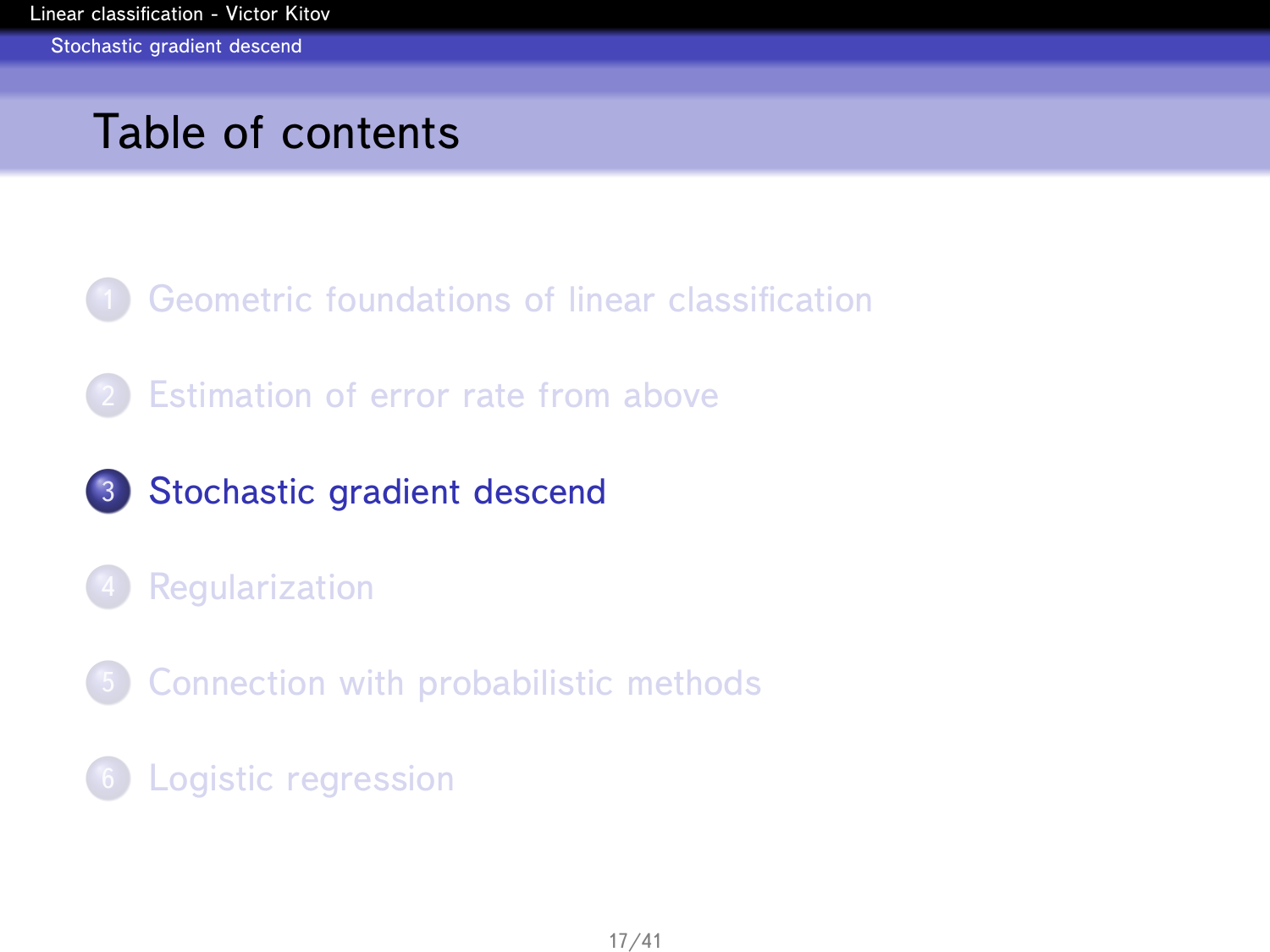# <span id="page-19-0"></span>**Optimization**

Optimization task to obtain the weights:

$$
F(w) = \sum_{i=1}^N \mathcal{L}(\langle w, x_i \rangle y_i) \rightarrow \min_w
$$

**• Gradient descend algorithm:** 

#### **INPUT**:

 $\eta$  - parameter, controlling the speed of convergence stopping rule

#### **ALGORITHM**:

initialize  $w_0$  randomly **while** stopping rule is not satisfied:  $w_{n+1} \leftarrow w_n - \eta \frac{\partial F(w_n)}{\partial w}$  $n \leftarrow n + 1$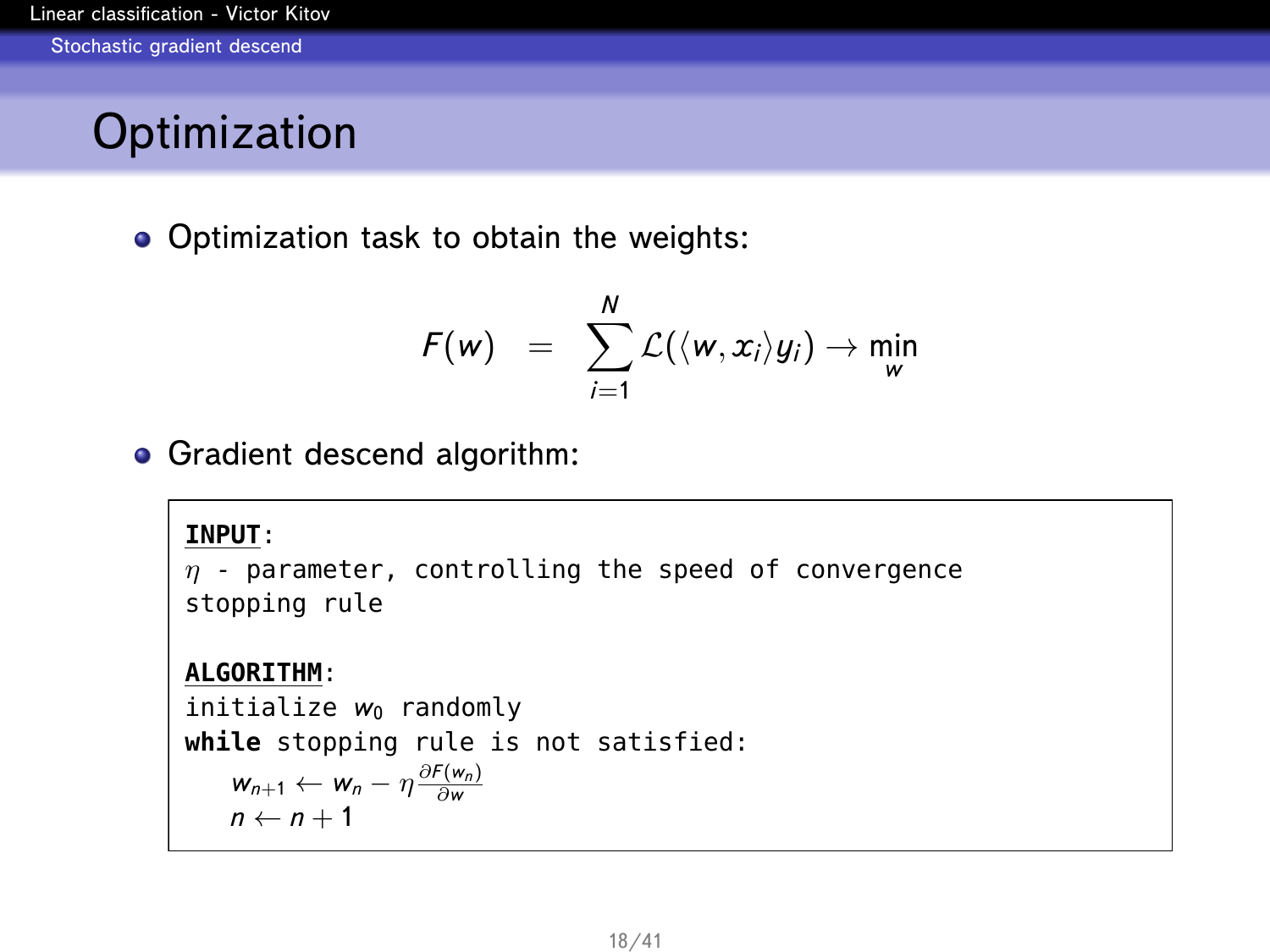<span id="page-20-0"></span>[Stochastic gradient descend](#page-20-0)

## Gradient descend

• Possible stopping rules:

$$
\bullet \ |W_{n+1} - W_n| < \varepsilon
$$

$$
\bullet \ |F(w_{n+1})-F(w_n)| < \varepsilon
$$

- $n > n_{max}$
- Suboptimal method of minimization in the direction of the greatest reduction of *F*(*w*):

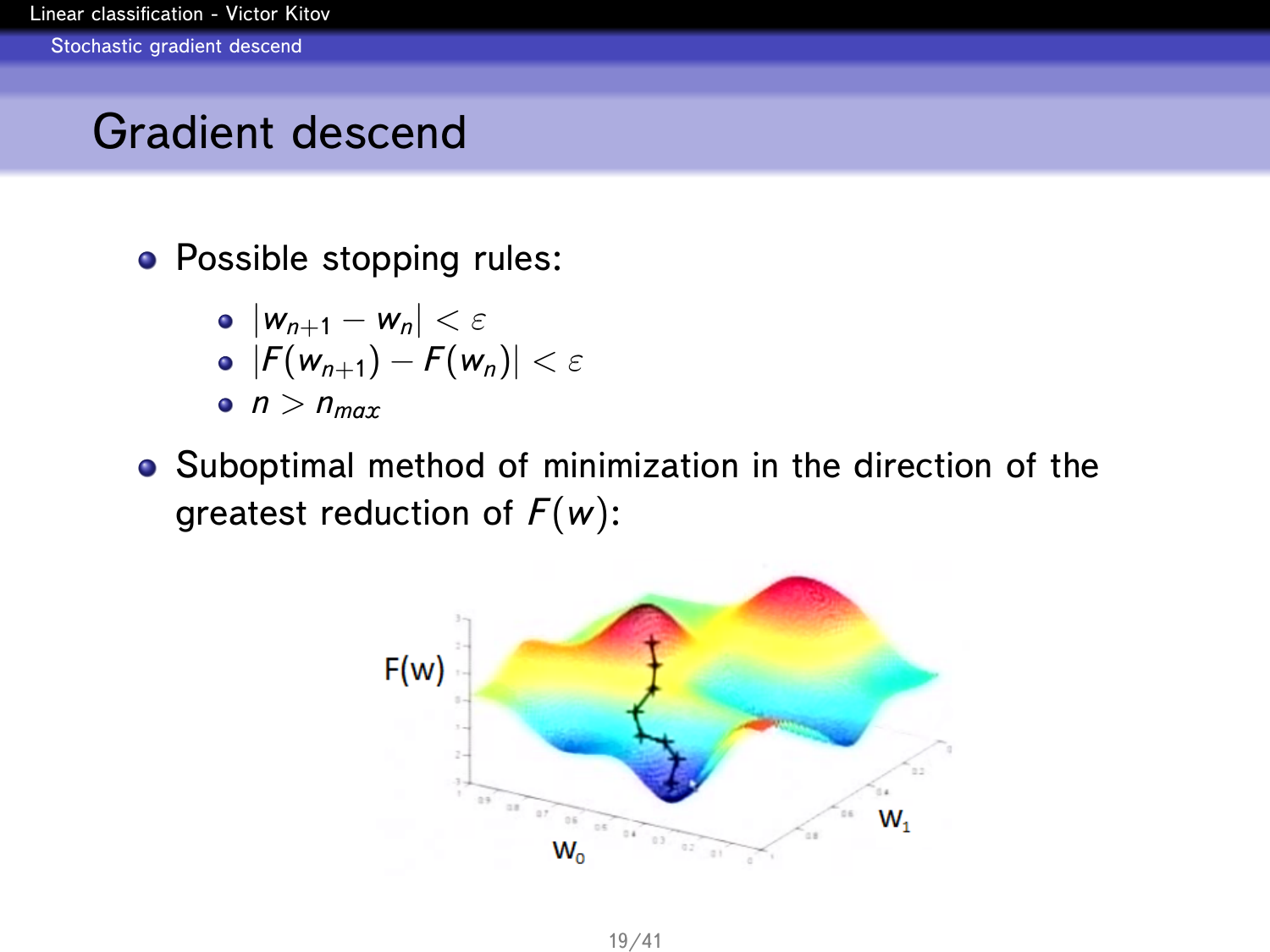## <span id="page-21-0"></span>Recommendations for use

- Convergence is faster for normalized features
	- feature normalization solves the problem of «elongated valleys»

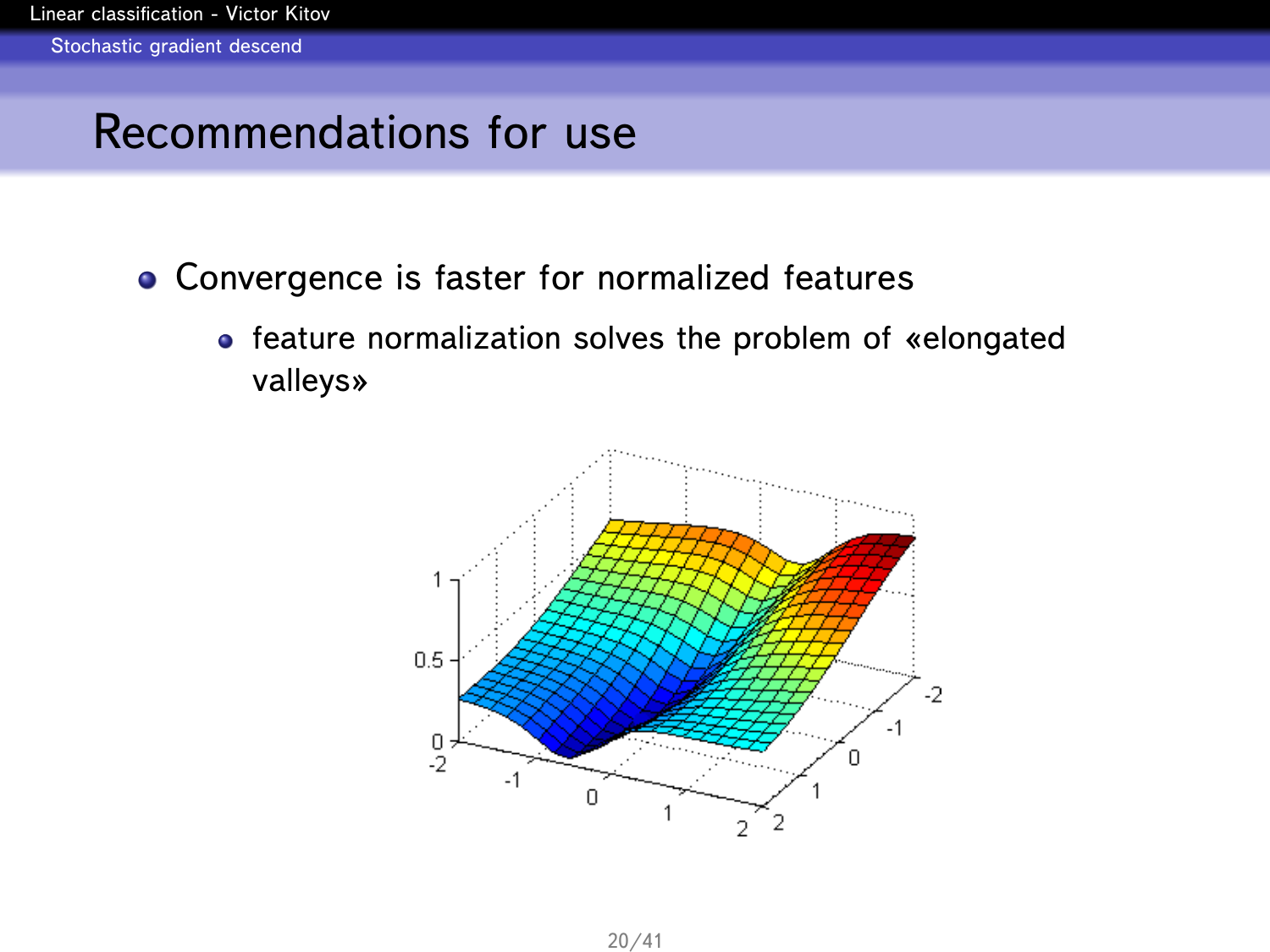# <span id="page-22-0"></span>Convergence acceleration

### Stochastic gradient descend method

set the initial approximation  $w_0$  $\textsf{calculate}~\widehat{F} = \sum_{i=1}^n \mathcal{L}(\textit{M}(x_i, y_i| \textit{w}_0))$ iteratively until convergence *<sup>Q</sup>*<sup>b</sup> *approx*:

- **1** select random pair  $(x_i, y_i)$
- 2 recalculate weights:  $w_{n+1} \leftarrow w_n \eta_n \mathcal{L}'(\langle w_n, x_i \rangle y_i) x_i y_i$
- **3** estimate the error:  $\varepsilon_i = \mathcal{L}(\langle w_{n+1}, x_i \rangle y_i)$
- **4** recalculate the loss  $\hat{F} = (1 \alpha)\hat{F} + \alpha \varepsilon_i$
- $\bullet$   $n \leftarrow n+1$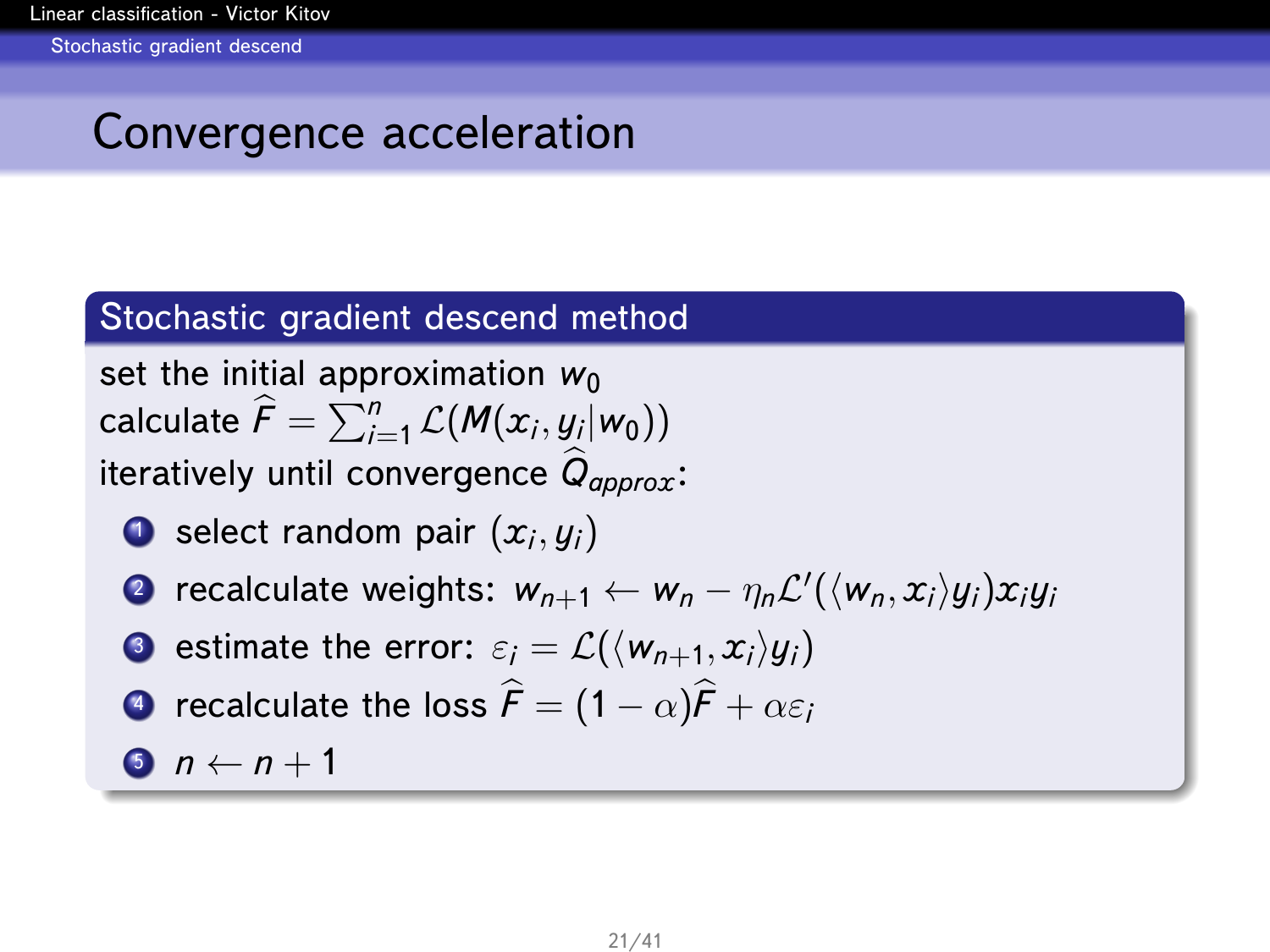# <span id="page-23-0"></span>Variants for selecting initial weights

• 
$$
w_0 = w_1 = ... = w_D = 0
$$

• For logistic  $\mathcal L$  (because the horizontal asymptotes):

randomly on the interval  $\left[-\frac{1}{2D},\frac{1}{2D}\right]$ 

- $\bullet$  For other functions  $\mathcal{L}$ :
	- randomly

 $w_i = \frac{cov[x^i,y]}{var[x^i]}$  $\frac{|\partial V[\textbf{\textit{x}}', \textbf{\textit{y}}]|}{|\textbf{\textit{var}}[\textbf{\textit{x}}']}$  (these are regression weights, given that  $\textbf{\textit{x}}^i$  are uncorrelated<sup>2</sup>).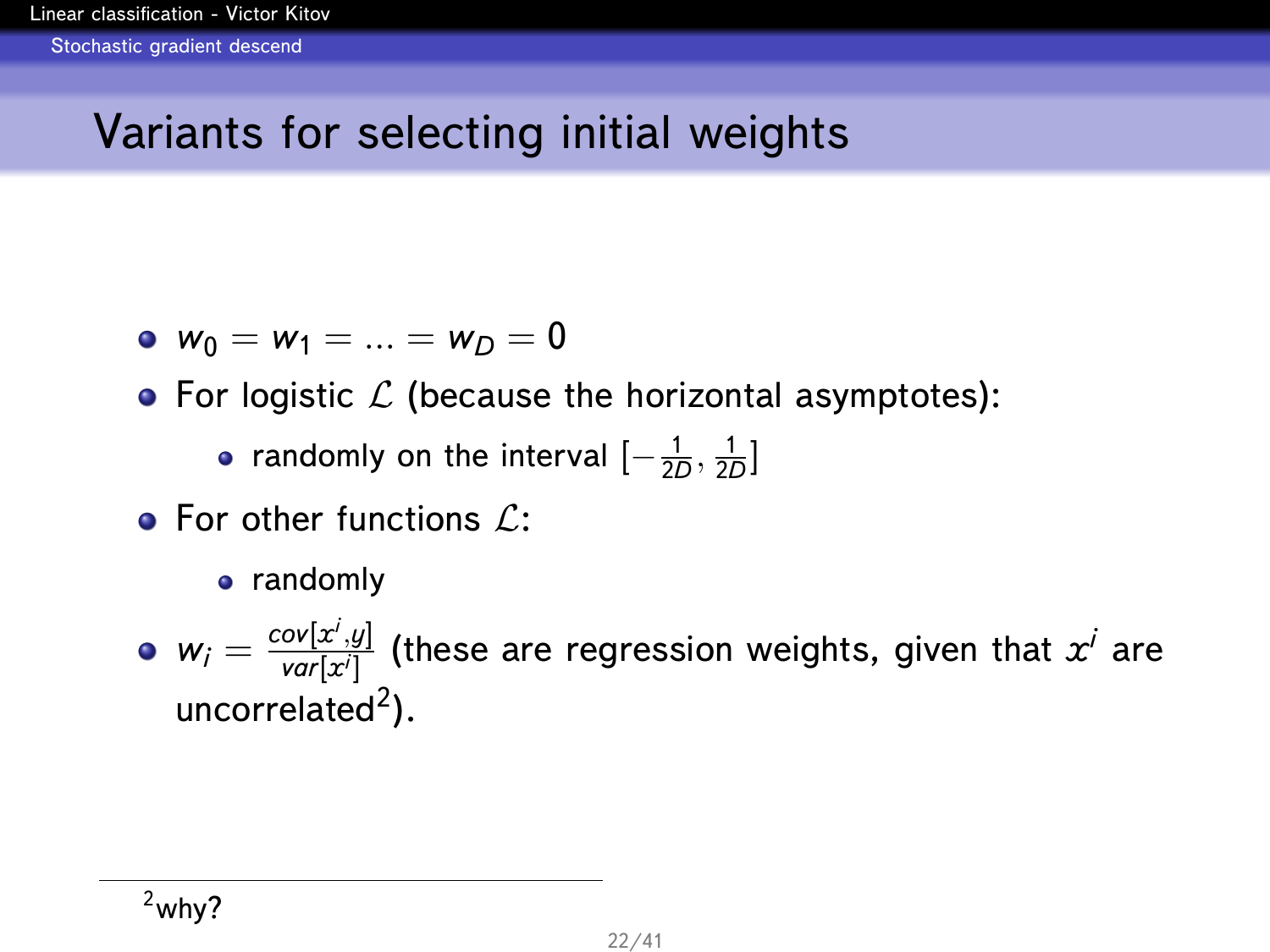# <span id="page-24-0"></span>Discussion of SGD

### **Advantages**

- **•** Easy to implement
- **Works online**
- A small subset of learning objects may be sufficient for accurate estimation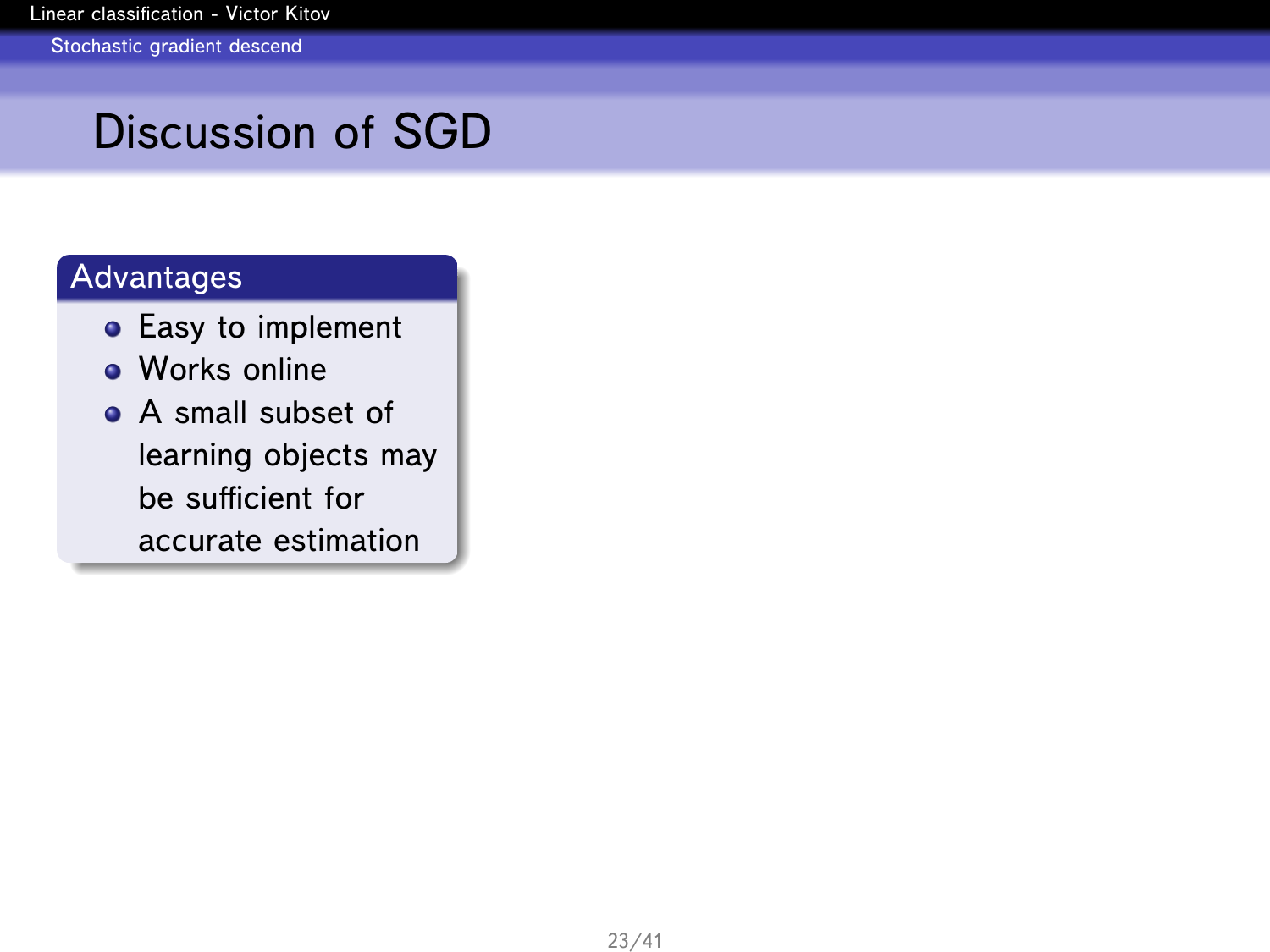# <span id="page-25-0"></span>Discussion of SGD

#### Advantages

- Easy to implement
- **O** Works online
- **A** small subset of learning objects may be sufficient for accurate estimation

#### Drawbacks

- Suboptimal converges to local optimum
- Needs selection of η*n*:
	- **too big: divergence**
	- too small: very slow convergence
- Overfitting possible for large *D* and small *N*
- When  $\mathcal{L}(u)$  has left horizontal asymptotes (e.g. logistic), the algorithm may «get stuck» for large values of  $\langle w, x_i \rangle$ .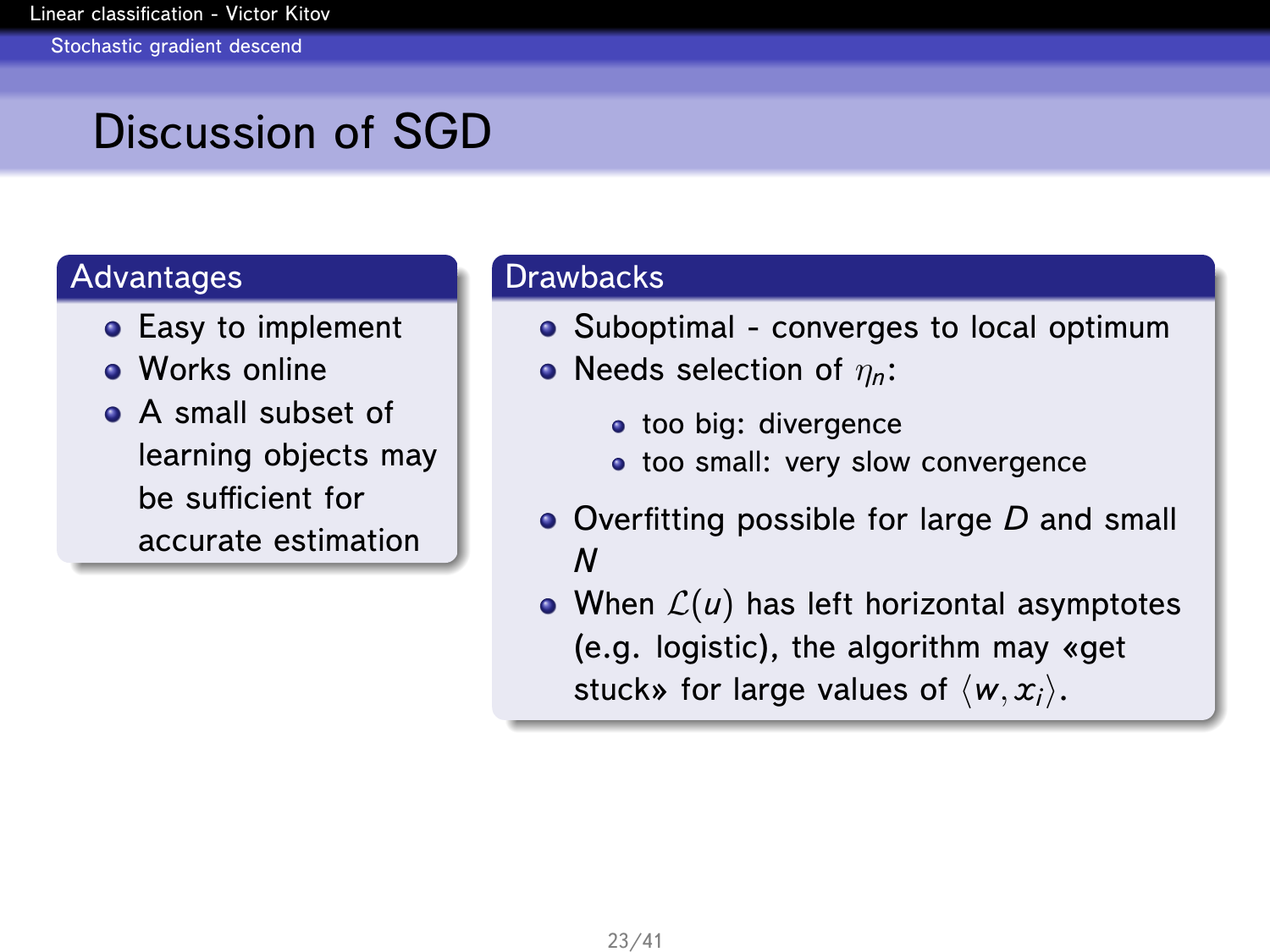<span id="page-26-0"></span>[Stochastic gradient descend](#page-26-0)

## Examples

### Delta rule  $\mathcal{L}(\mathcal{M}) = (\mathcal{M} - 1)^2$

$$
w \leftarrow w - \eta(\langle w, x_i \rangle - y_i)x_i
$$

### Perceptron of Rosenblatt  $\mathcal{L}(M) = [-M]_+$  $w \leftarrow w +$  $\int$  0,  $\langle w, x_i \rangle y_i \geq 0$  $\eta x_i y_i \quad \langle w, x_i \rangle y_i < 0$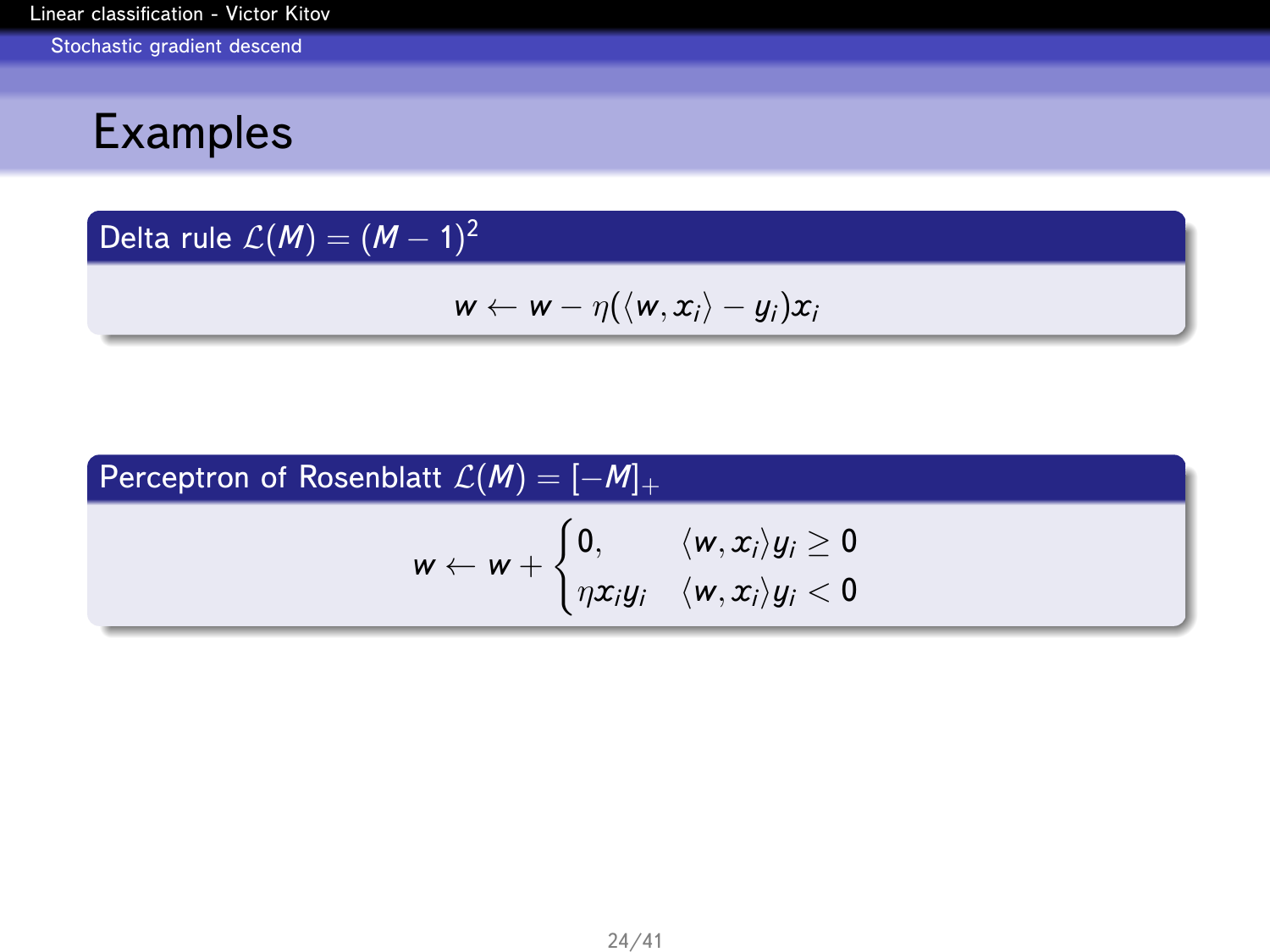## <span id="page-27-0"></span>Table of contents

- 1 [Geometric foundations of linear classification](#page-1-0)
- **[Estimation of error rate from above](#page-13-0)**
- 3 [Stochastic gradient descend](#page-18-0)
- 4 [Regularization](#page-27-0)
- 5 [Connection with probabilistic methods](#page-33-0)
- 6 [Logistic regression](#page-37-0)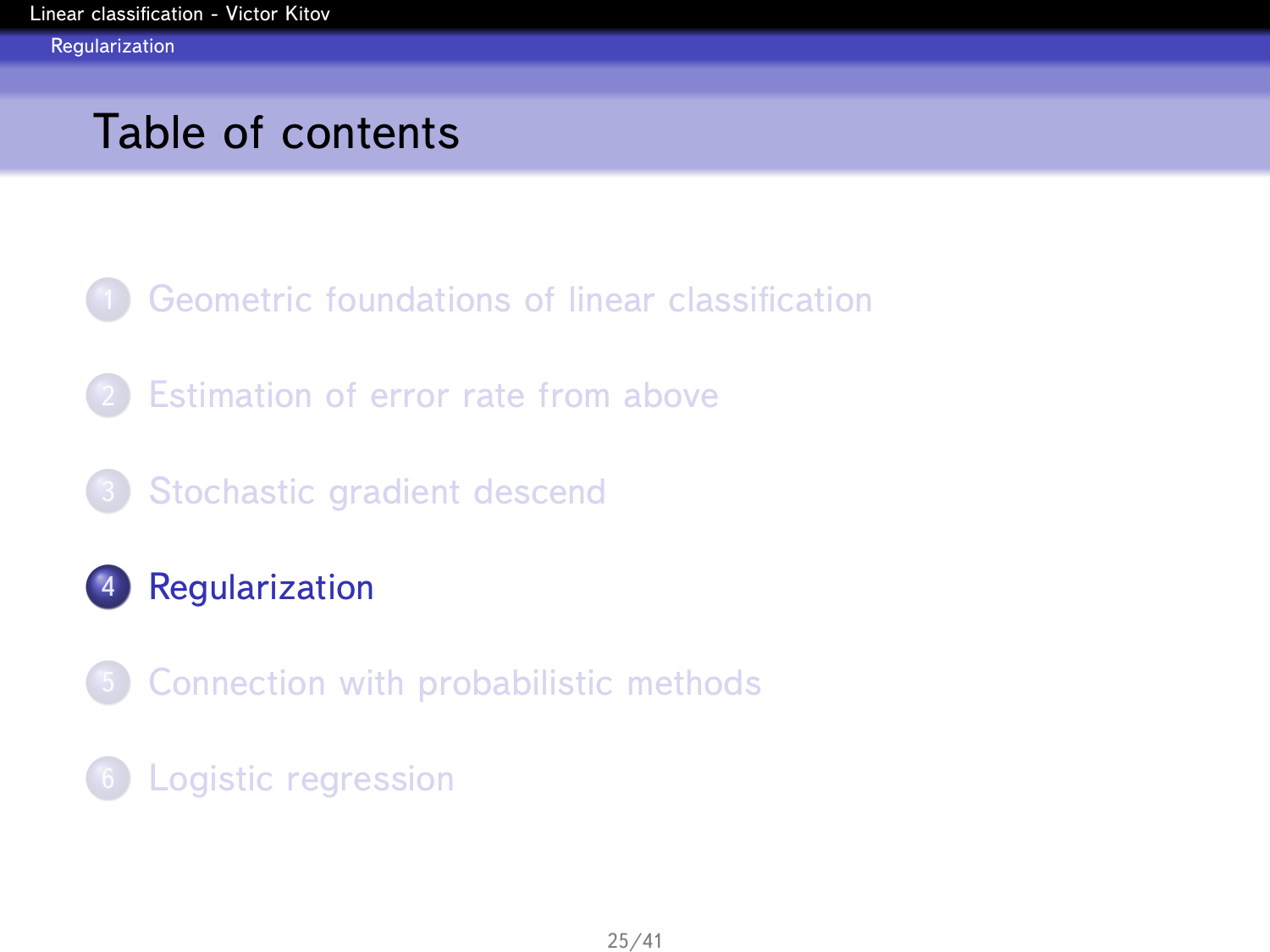# <span id="page-28-0"></span>Regularization for SGD<sup>3</sup>

*L*2-regularization for upperbound approximation:

$$
F^{regularized}(w) = F(w) + \lambda \sum_{d=1}^{D} w_d^2
$$

*L*1-regularization for upperbound approximation:

$$
\digamma^{regularized}(w) = \digamma(w) + \lambda \sum_{d=1}^D |w_d|^2
$$

 $\lambda$  is the parameter controlling strength of regularization = model complexity.

<sup>&</sup>lt;sup>3</sup>how will SGD step change? Interpret.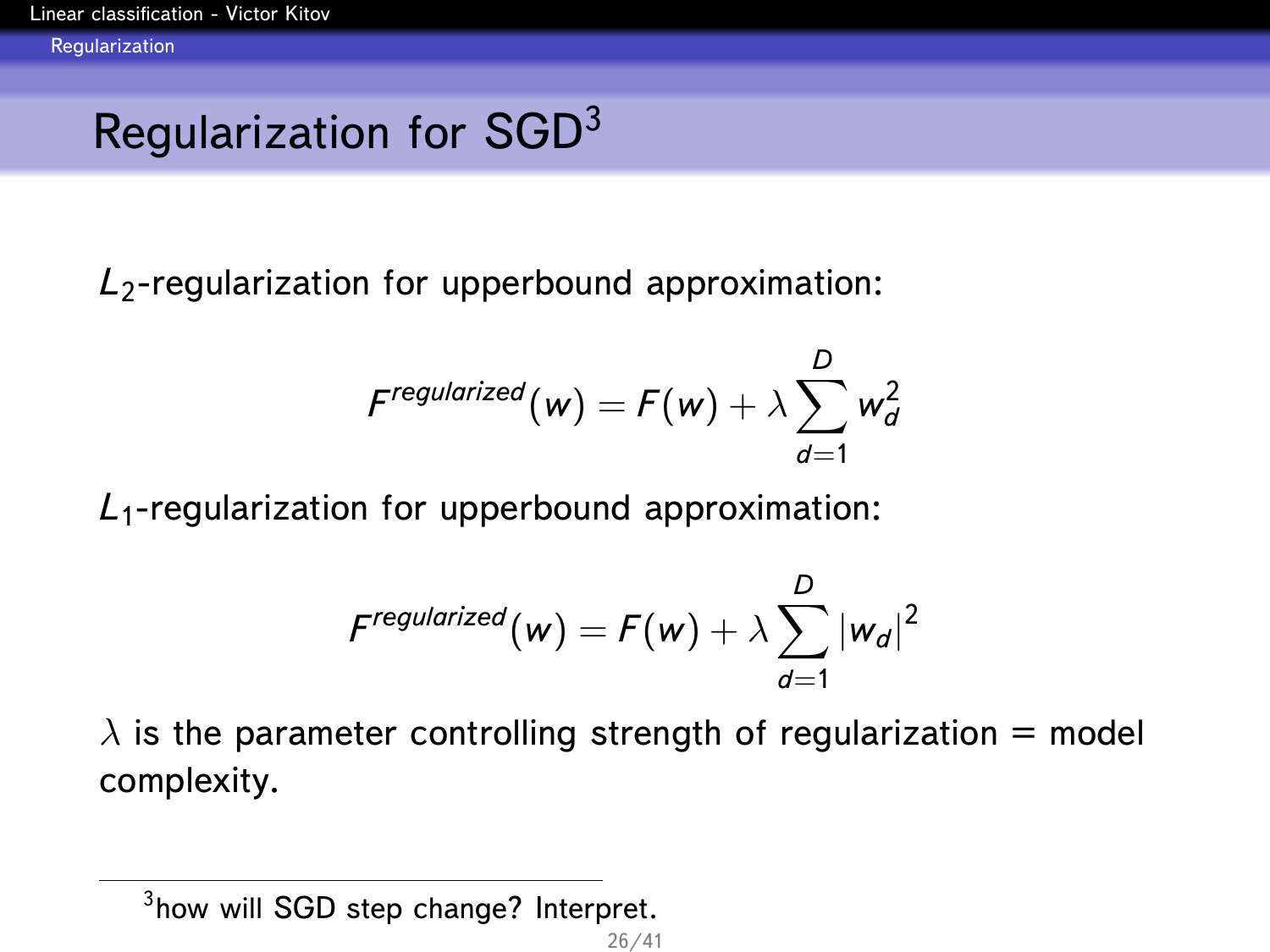## <span id="page-29-0"></span>Regularization

**o** General regularization.

$$
F^{regularized}(w) = Q(w) + \lambda R(w)
$$

**•** Examples:

$$
R(w) = \|w\|_1 = \sum_{d=1}^{D} |w_d|
$$
  
\n
$$
R(w) = \|w\|_2^2 = \sum_{d=1}^{D} (w_d)^2
$$
  
\n
$$
R(w) = \alpha \|w\|_1 + (1 - \alpha) \|w\|_2^2, \ \alpha \in [0, 1]
$$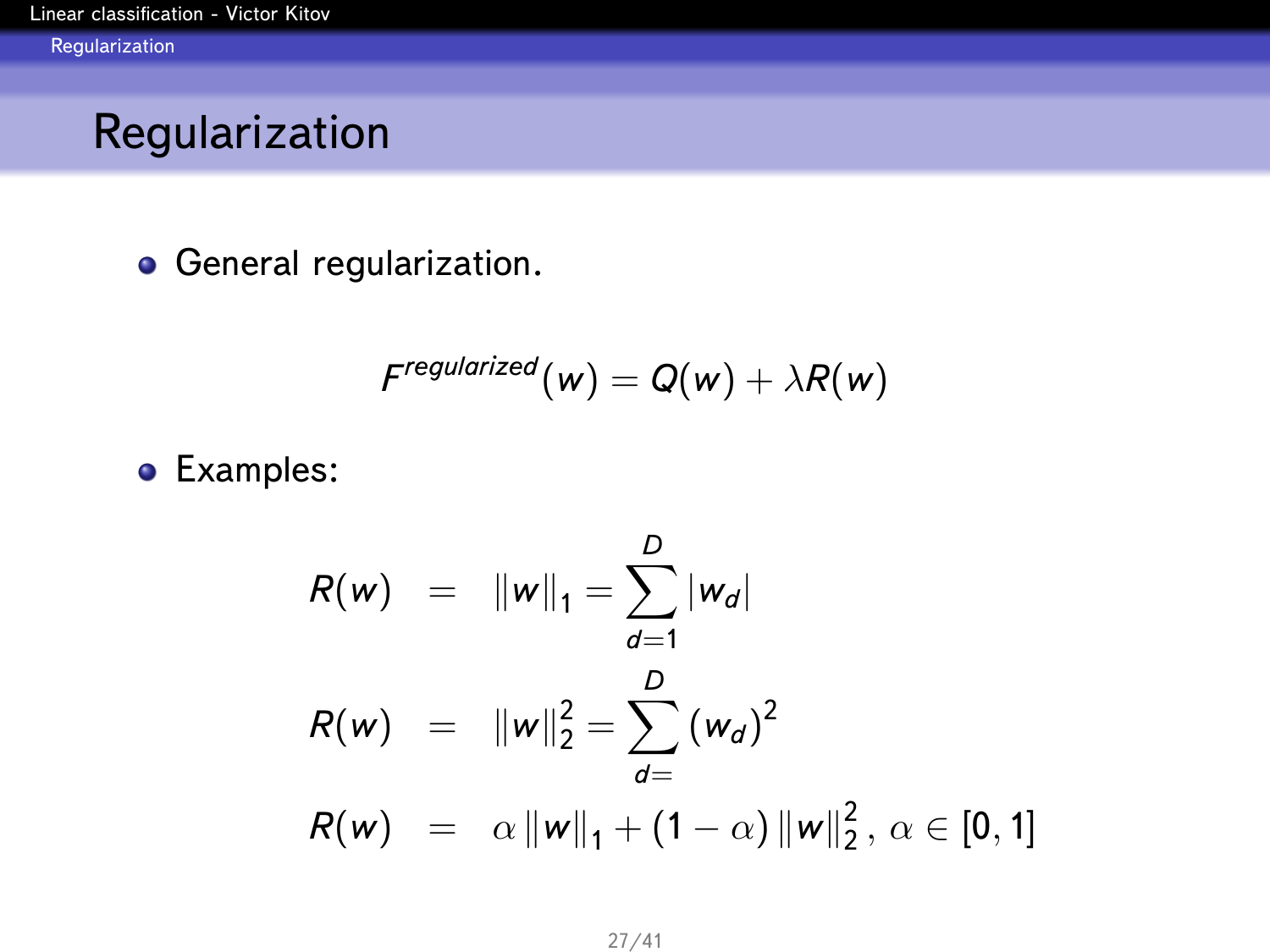# <span id="page-30-0"></span>*L*<sup>1</sup> norm

- $\bullet$   $||w||_1$  regularizer will do feature selection.
- **Consider**

$$
Q(w) = \sum_{i=1}^n \mathcal{L}_i(w) + \lambda \sum_{d=1}^D |w_d|
$$

if  $\lambda > \mathsf{sup_{w}}$ ∂L(*w*) ∂*w<sup>i</sup>*  $\Big\vert$ , then it becomes optimal to set  $w_i = 0$ **•** For smaller *C* more inequalities will become active.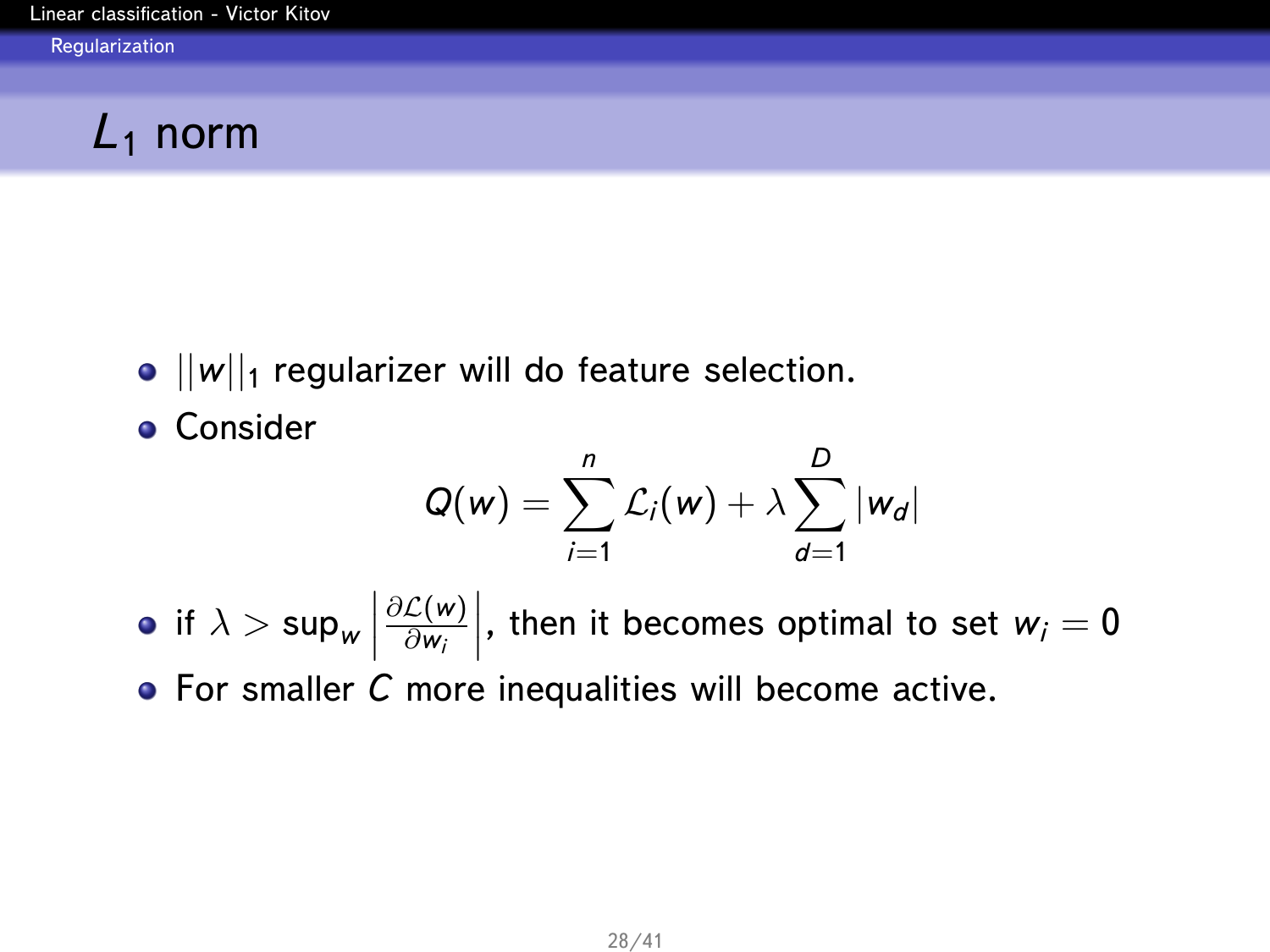# <span id="page-31-0"></span>*L*<sup>2</sup> norm

 $\bullet$   $||w||_1$  regularizer will do feature selection.

• Consider 
$$
R(w) = ||w||_2^2 = \sum_d w_d^2
$$

$$
Q(w) = \sum_{i=1}^n \mathcal{L}_i(w) + \lambda \sum_{d=1}^D w_d^2
$$

$$
\bullet \ \frac{\partial R(w)}{\partial w_i} = 2w_i \to 0 \text{ when } w_i \to 0.
$$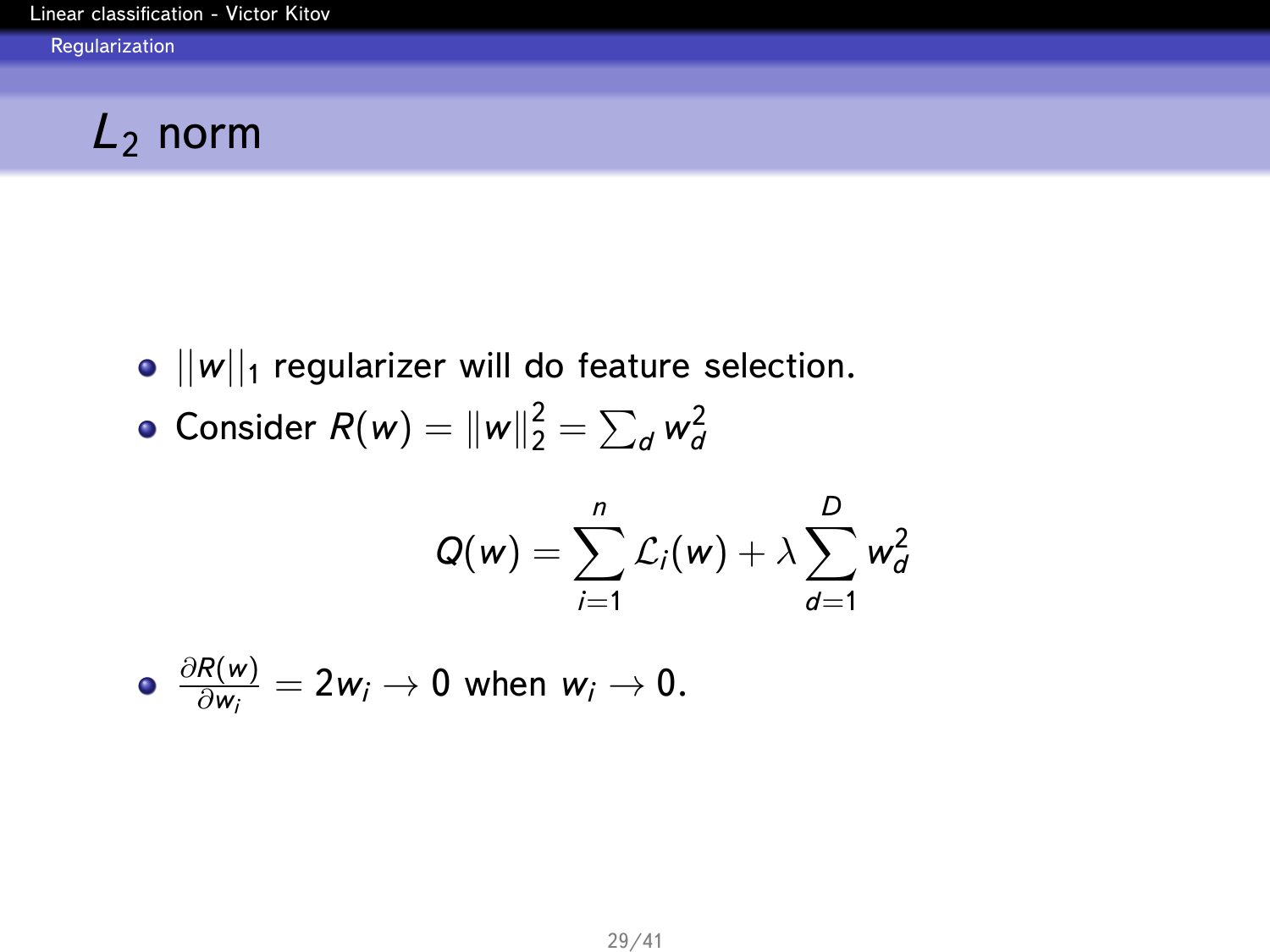## <span id="page-32-0"></span>Illustration

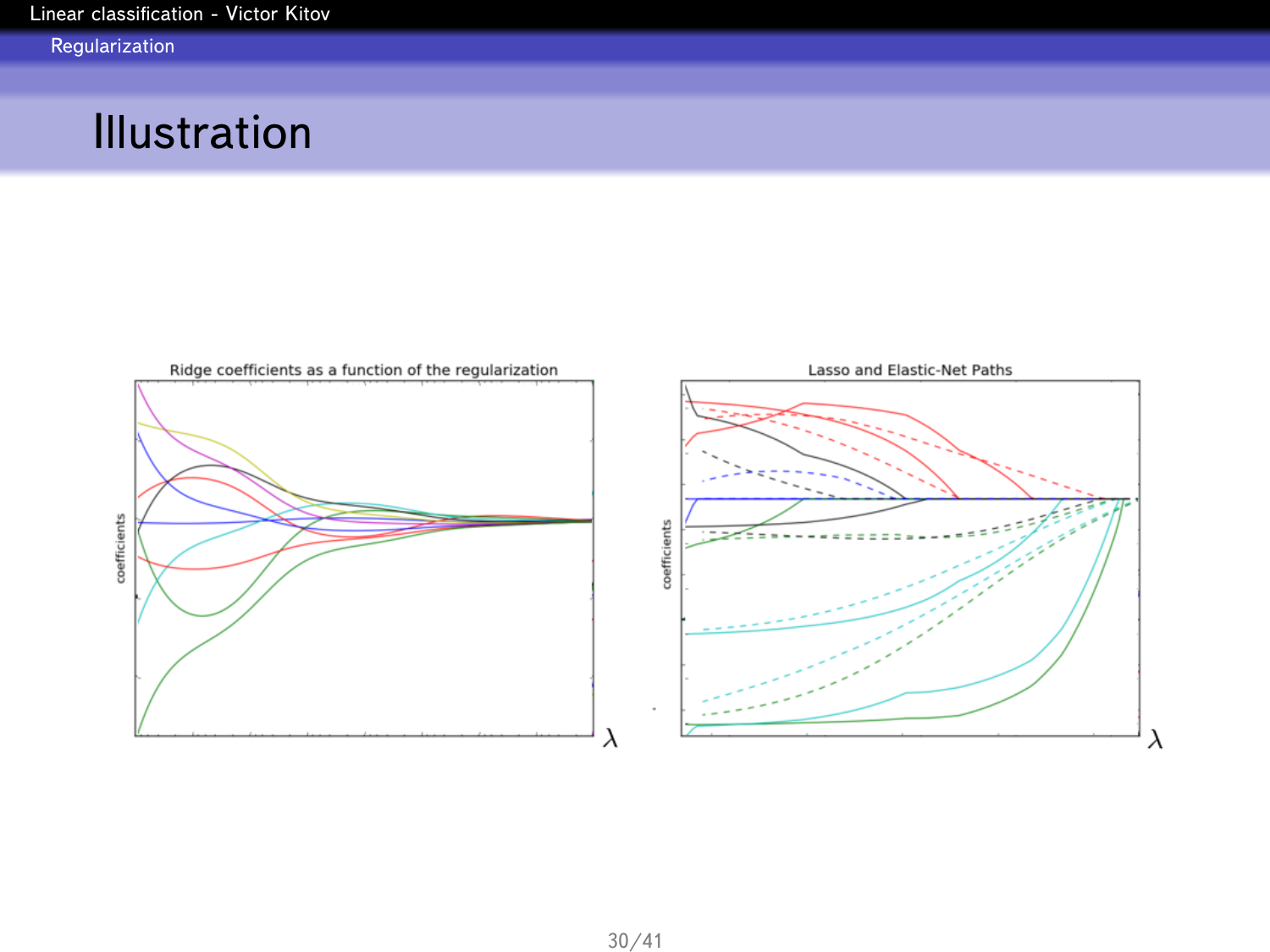<span id="page-33-0"></span>[Connection with probabilistic methods](#page-33-0)

## Table of contents

- 1 [Geometric foundations of linear classification](#page-1-0)
- **[Estimation of error rate from above](#page-13-0)**
- 3 [Stochastic gradient descend](#page-18-0)
- **[Regularization](#page-27-0)**
- 5 [Connection with probabilistic methods](#page-33-0)

### 6 [Logistic regression](#page-37-0)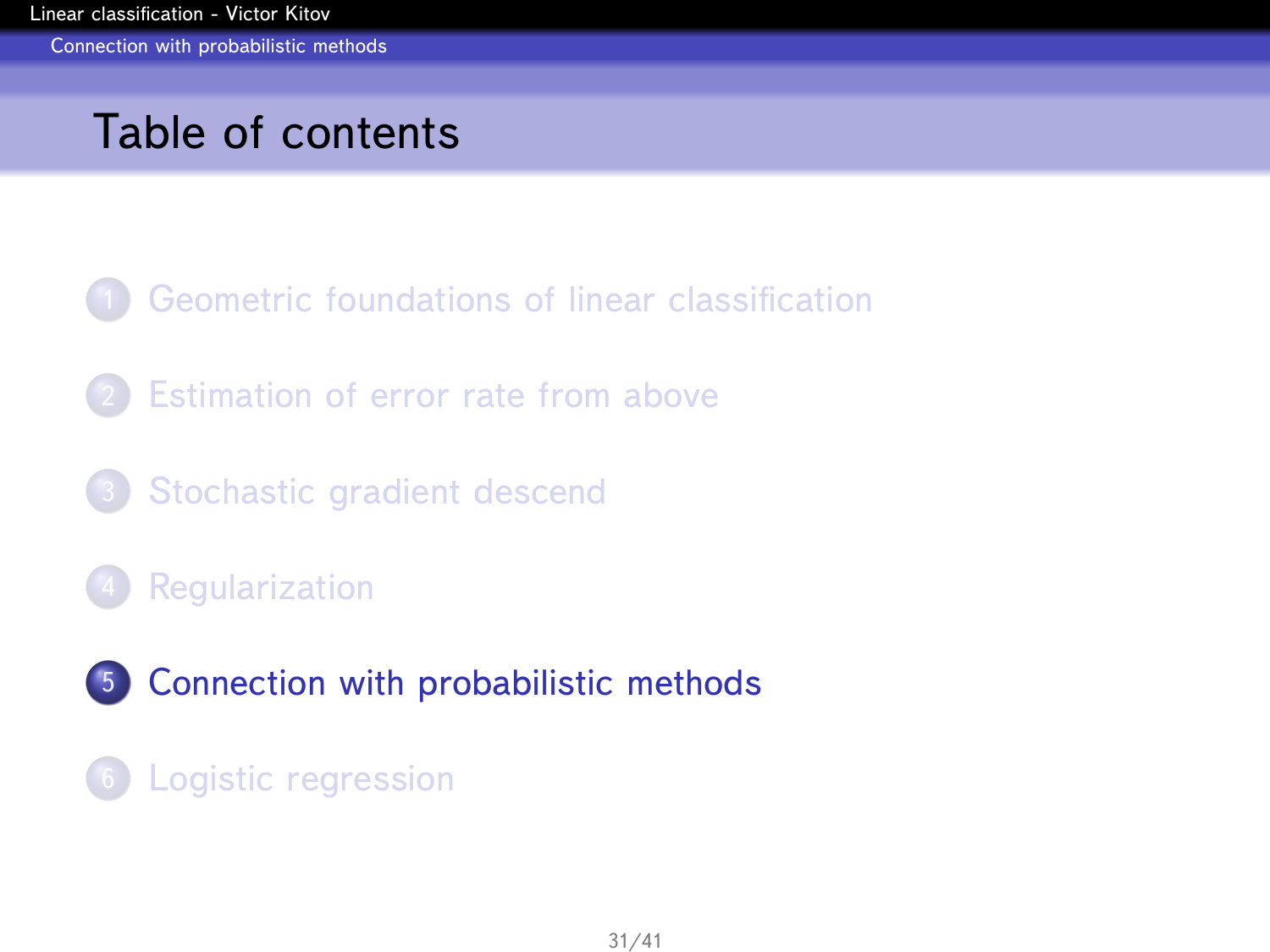<span id="page-34-0"></span>[Connection with probabilistic methods](#page-34-0)

## Maximum probability estimation

- $X = \{x_1, x_2, ... x_n\}, Y = \{y_1, y_2, ... y_n\}$  training sample of i.i.d. observations,  $(x_i, y_i)$  ∼  $\rho(y | x, w)$
- ML estimation  $\hat{w} = \arg \max_{w} p(Y|X, w)$
- Using independence assumption:

$$
\prod_{i=1}^n p(y_i|x_i,w) = \sum_{i=1}^n \ln p(y_i|x_i,w) \rightarrow \max_w
$$

• Approximated misclassification:

$$
\sum_{i=1}^n\mathcal{L}(g(x_i)y_i|w)\to \min_{w}
$$

• Interrelation:

$$
\mathcal{L}(g(x_i)y_i|w) = -\ln p(y_i|x_i,w)
$$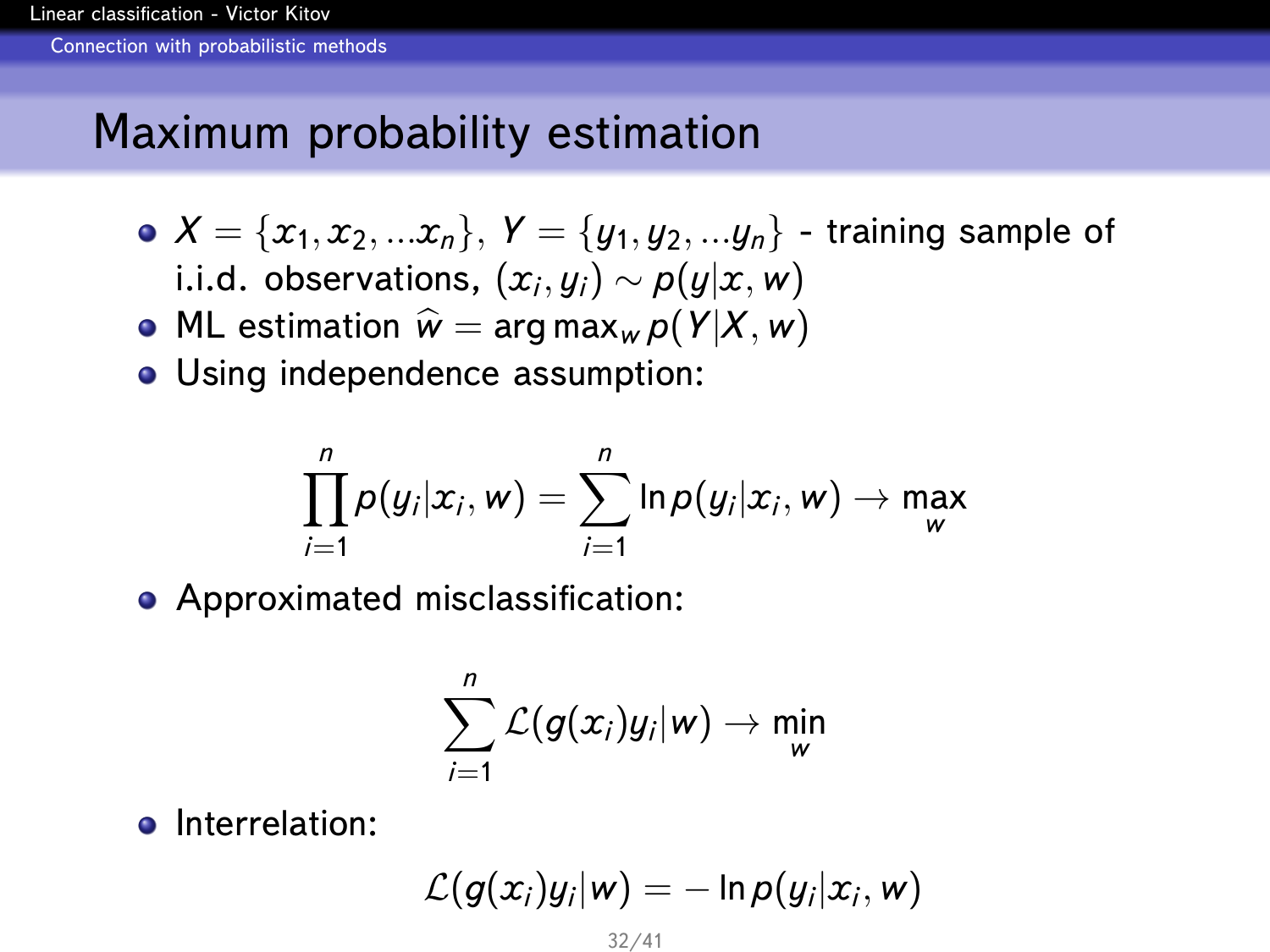<span id="page-35-0"></span>[Connection with probabilistic methods](#page-35-0)

## Maximum a prosteriori estimation

- $X = \{x_1, x_2, ... x_n\}, Y = \{y_1, y_2, ... y_n\}$  training sample of i.i.d. observations,  $(x_i, y_i)$  ∼  $p(x, y | w)$
- $\bullet x_i \sim p(x|w)$
- MAP estimation:
	- *w* is random with prior probability  $p(w)$

$$
\rho(w|X,Y)=\frac{\rho(X,Y,w)}{\rho(X,Y)}=\frac{\rho(X,Y|w)\rho(w)}{\rho(X,Y)}\propto\rho(X,Y|w)\rho(w)
$$

$$
w = \arg\max_{w} p(w|X, Y) = \arg\max_{w} p(X, Y|w)p(w)
$$

$$
\sum_{i=1}^n \ln p(x_i, y_i | \theta) + \ln p(w) \to \max_w
$$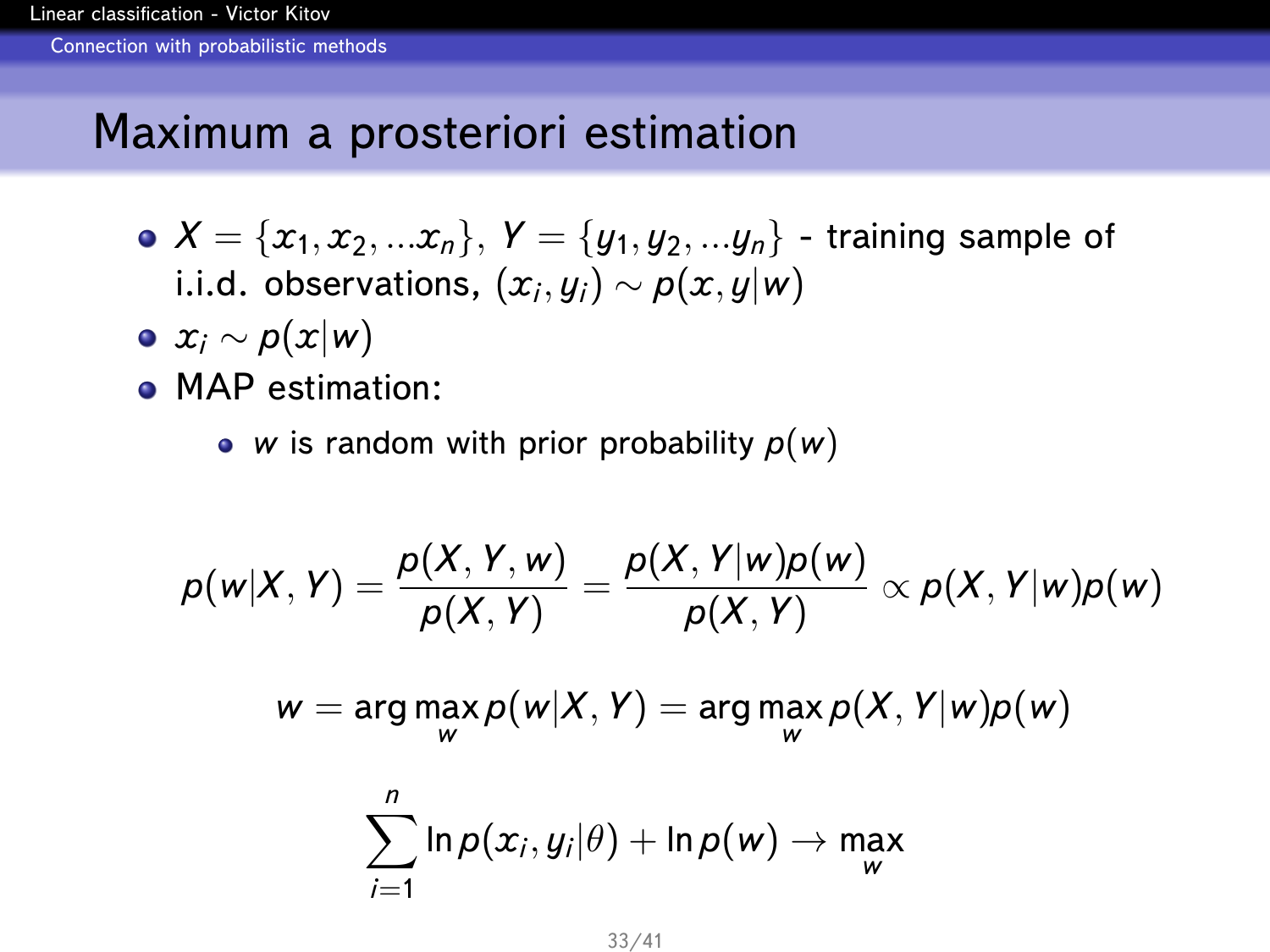<span id="page-36-0"></span>[Connection with probabilistic methods](#page-36-0)

## Gaussian prior

**• Gaussian prior** 

$$
\ln p(w, \sigma^2) = \ln \left( \frac{1}{(2\pi\sigma^2)^{n/2}} e^{-\frac{||w||_2^2}{2\sigma^2}} \right) = -\frac{1}{2\sigma^2} ||w||_2^2 + const(w)
$$

**•** Laplace prior

$$
\ln p(w, C) = \ln \left( \frac{1}{(2C)^n} e^{-\frac{||w||_1}{C}} \right) = -\frac{1}{C} ||w||_1 + \text{const}(w)
$$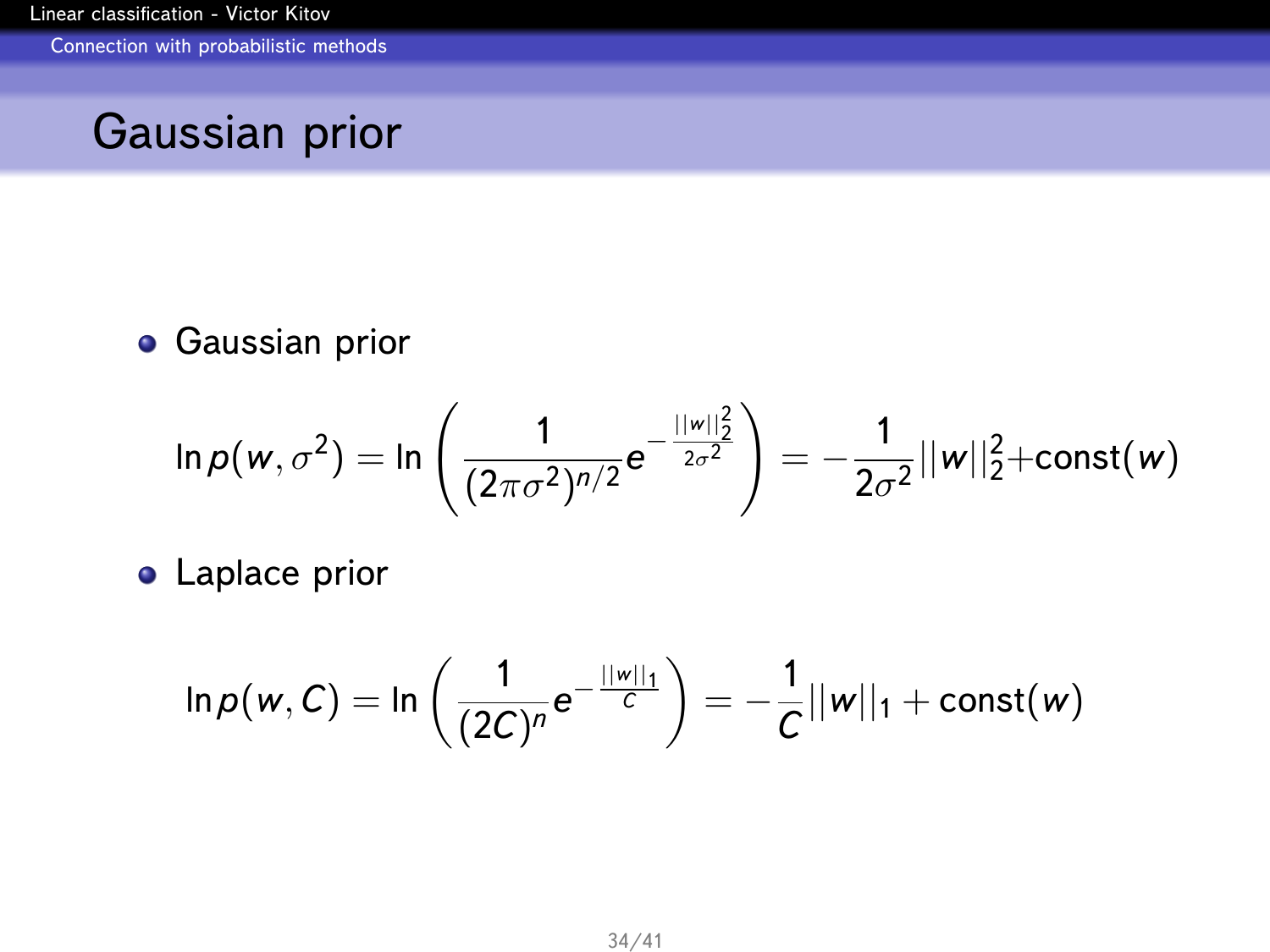## <span id="page-37-0"></span>Table of contents

- 1 [Geometric foundations of linear classification](#page-1-0)
- **[Estimation of error rate from above](#page-13-0)**
- 3 [Stochastic gradient descend](#page-18-0)
- **[Regularization](#page-27-0)**
- 5 [Connection with probabilistic methods](#page-33-0)
- 6 [Logistic regression](#page-37-0)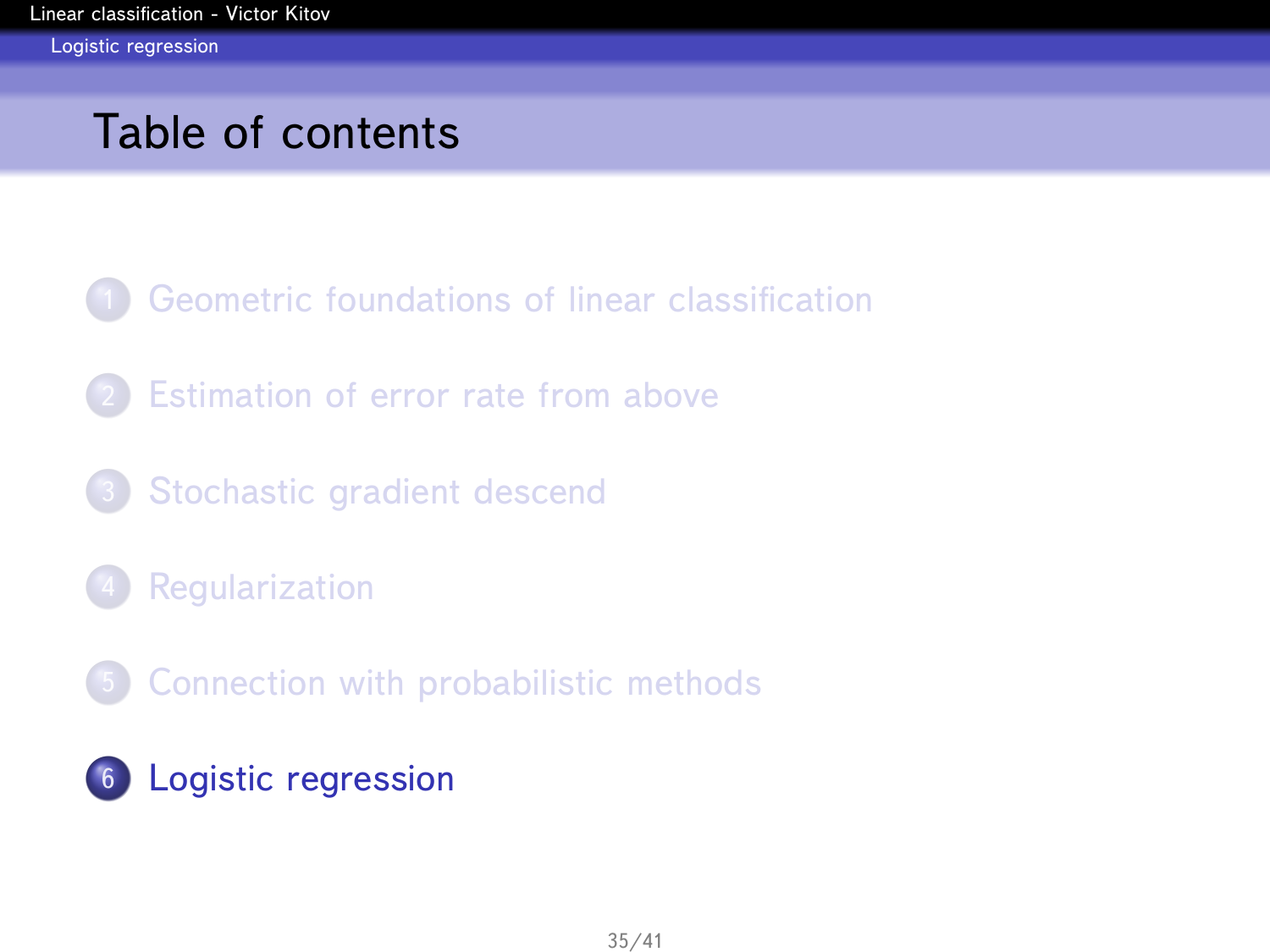<span id="page-38-0"></span>[Logistic regression](#page-38-0)

## Binary classification

**o** Linear classifier:

$$
\mathit{score}(\omega_1 | x) = w^T x
$$

+relationship between score and class probability is assumed:

$$
\boldsymbol{\mathcal{p}}(\omega_1|\boldsymbol{x}) = \sigma(\boldsymbol{w}^T\boldsymbol{x})
$$

where  $\sigma(\bm{z}) = \frac{1}{1+e^{-\bm{z}}}$  - sigmoid function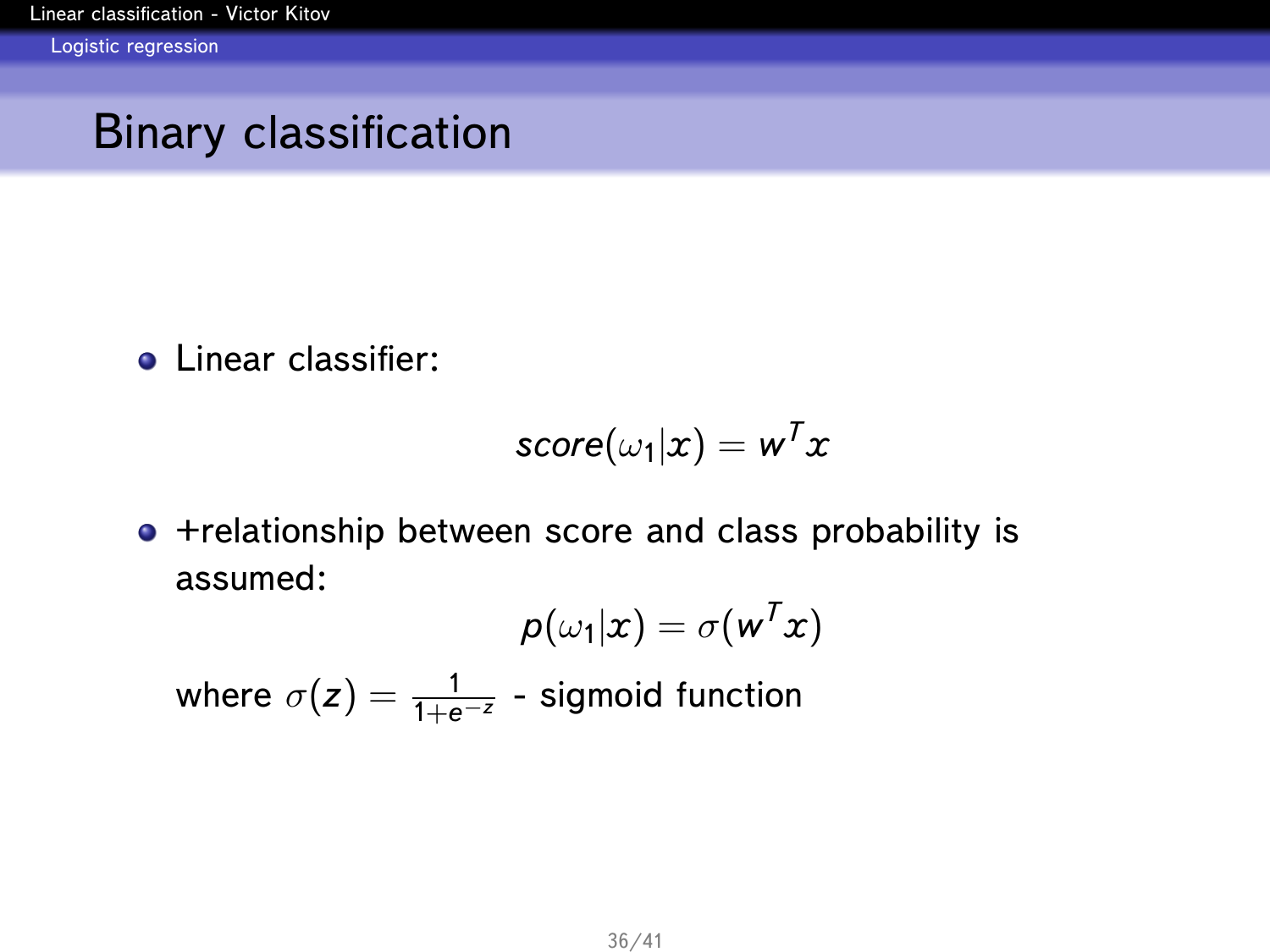## <span id="page-39-0"></span>Binary classification: estimation

Using the property  $1 - \sigma(z) = \sigma(-z)$  obtain that

$$
p(y = +1|x) = \sigma(w^T x) \Longrightarrow p(y = -1|x) = \sigma(-w^T x)
$$

So for *y* ∈ {+1, -1}

$$
\rho(y|x)=\sigma(y\langle w,x\rangle)
$$

Therefore ML estimation can be written as:

$$
\prod_{i=1}^N \sigma(\langle w, x_i \rangle y_i) \to \max_{w}
$$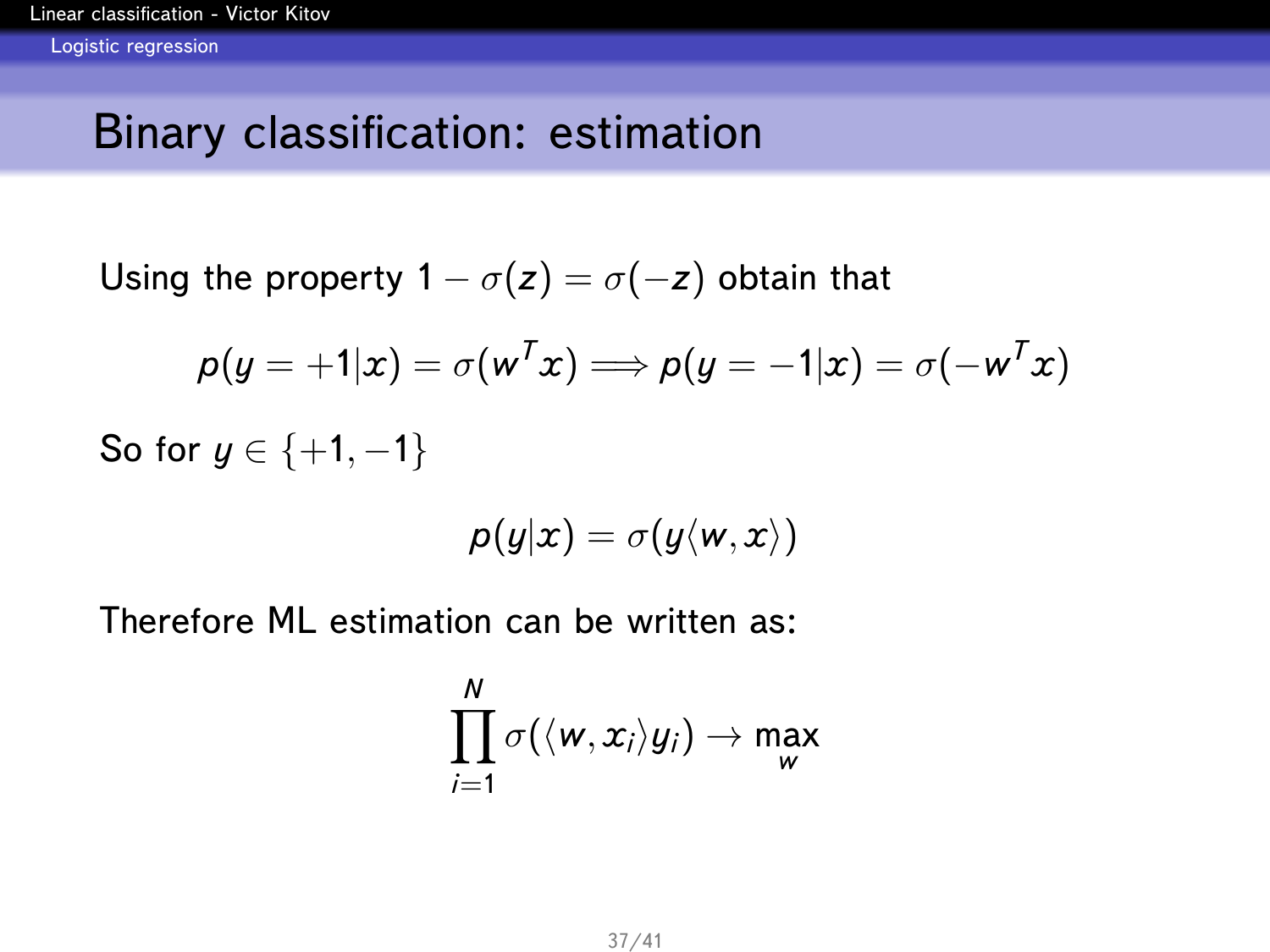## <span id="page-40-0"></span>Loss function for 2-class logistic regression

For binary classification  $p(y|x) = \sigma(\langle w, x \rangle y)$   $w = [\beta'_0, \beta],$  $x = [1, x_1, x_2, ... x_n].$ 

Estimation with ML:

$$
\prod_{i=1}^n \sigma(\langle w, x_i \rangle y_i) \to \max_{w}
$$

which is equivalent to

$$
\sum_{i}^{n}\ln(1+e^{-\langle w,x_{i}\rangle y_{i}})\rightarrow \min_{w}
$$



It follows that logistic regression is linear discriminant estimated with loss function  $\mathcal{L}(\pmb{M}) = \ln(1 + \mathsf{e}^{-\pmb{M}}).$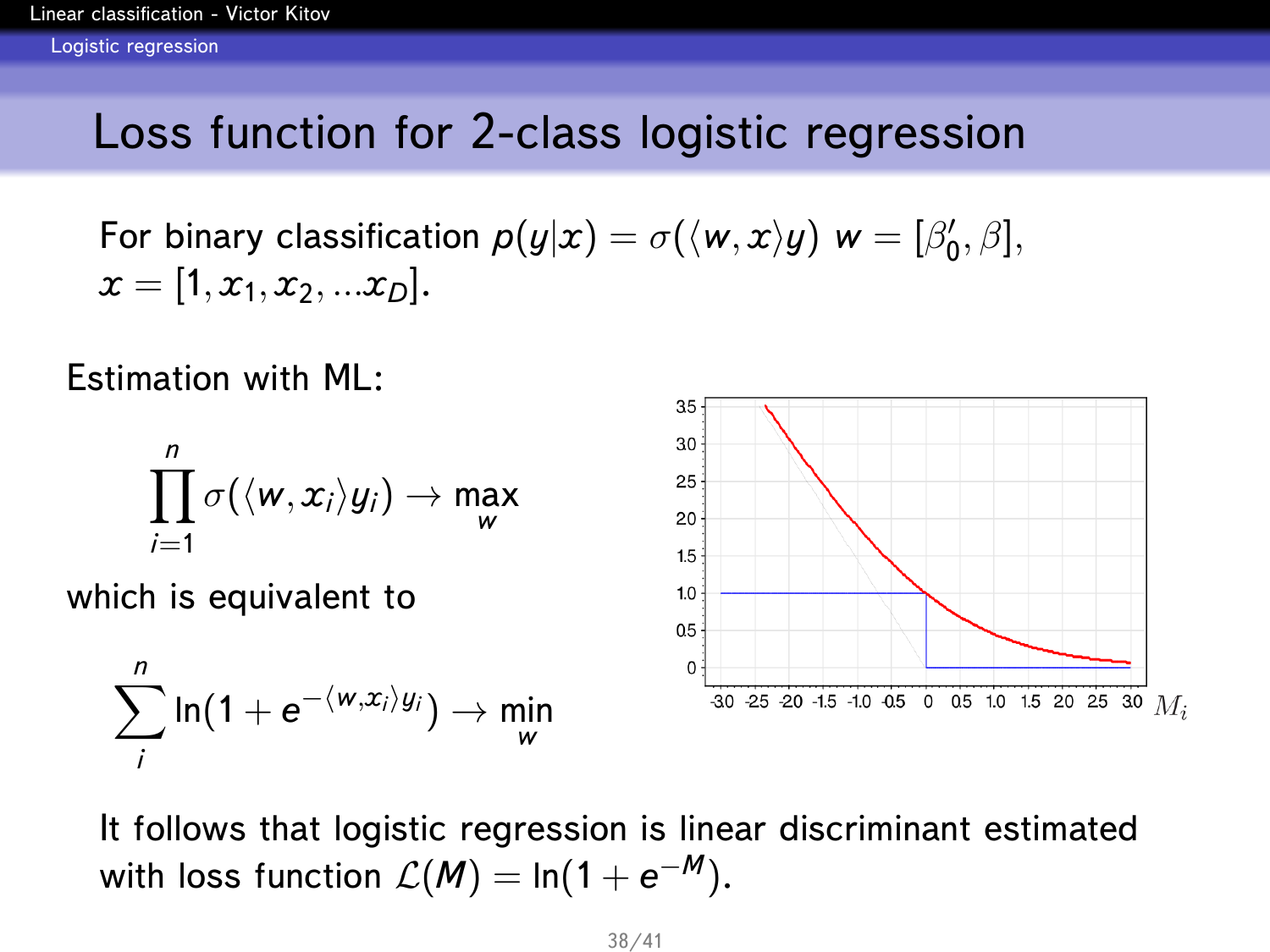## <span id="page-41-0"></span>SGD realization of logistic regression

Substituting  $\mathcal{L}(\textit{M})=$  ln $(1+e^{-\textit{M}})$  into update rule, we obtain that for each sample  $\left(x_{i}, y_{i}\right)$  weights should be adapted according to

$$
w \leftarrow w + \eta \sigma(-M_i) x_i y_i
$$

Perceptron of Rosenblatt update rule:

$$
w \leftarrow w + \eta \mathbb{I}[M_i < 0]x_iy_i
$$

- Logistic rule update is the smoothed variant of perceptron's update.
- **•** The more severe the error (according to margin) - the more weights are adapted.

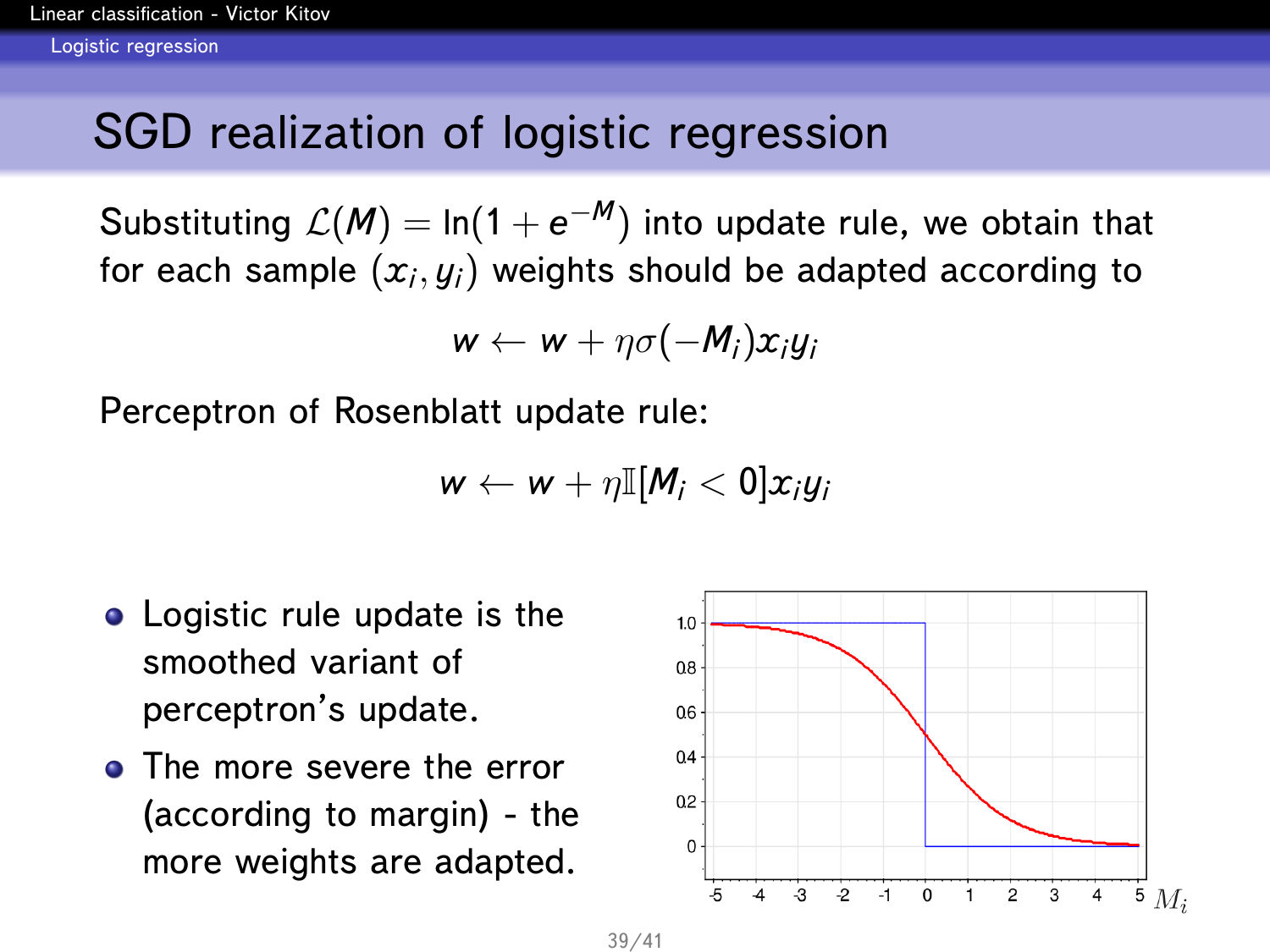## <span id="page-42-0"></span>Multiple classes

Multiple class classification:

$$
\begin{cases}\n\text{score}(\omega_1|x) = w_1^T x \\
\text{score}(\omega_2|x) = w_2^T x \\
\cdots \\
\text{score}(\omega_c|x) = w_c^T x\n\end{cases}
$$

+relationship between score and class probability is assumed:

$$
\pmb{\rho}(\omega_{c}|\pmb{x}) = \pmb{softmax}(\pmb{w}_c^T\pmb{x}|\pmb{x}_1^T\pmb{x},... \pmb{x}_c^T\pmb{x}) = \frac{\pmb{exp}(\pmb{w}_c^T\pmb{x})}{\sum_i \pmb{exp}(\pmb{w}_i^T\pmb{x})}
$$